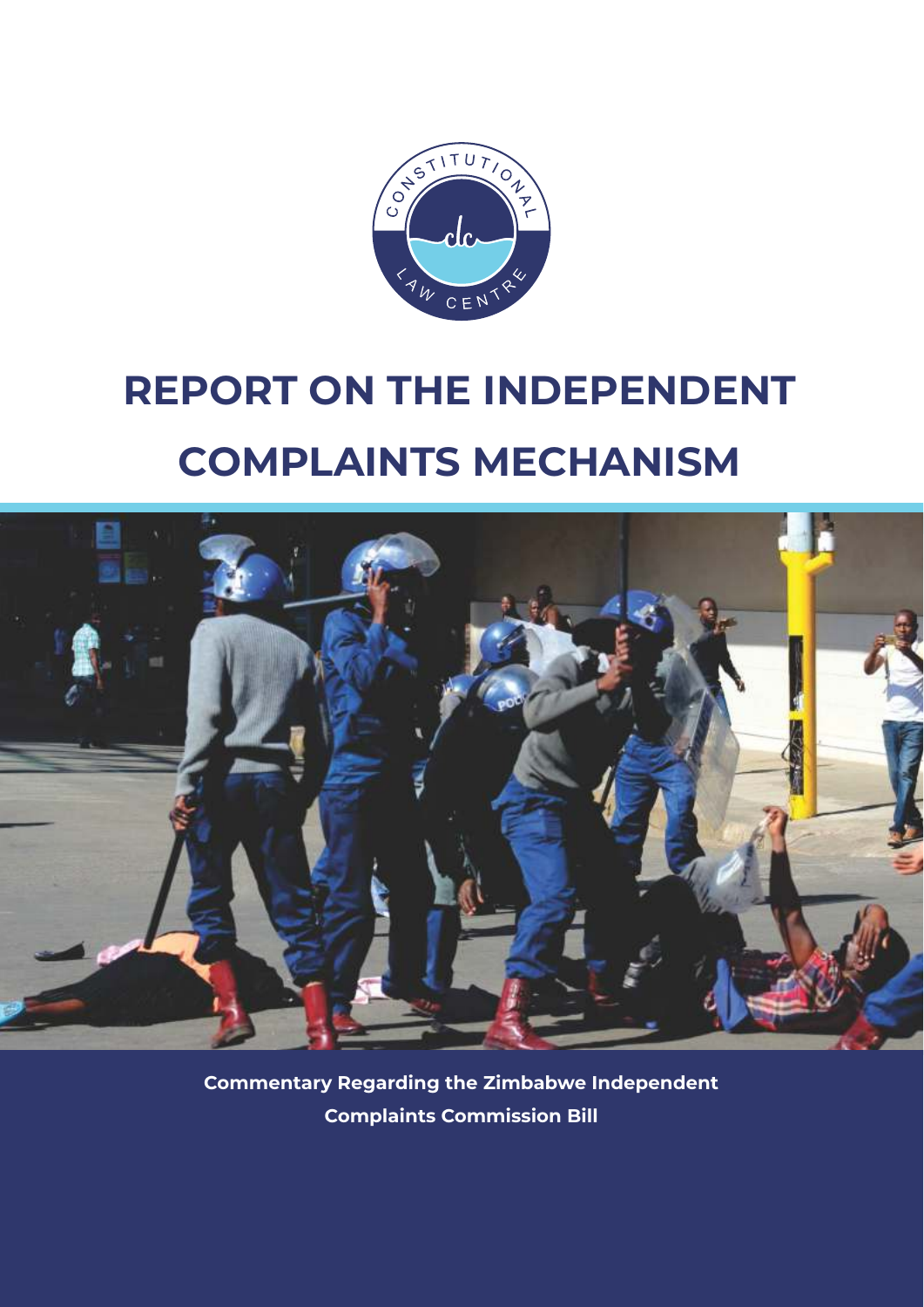

# **REPORT ON THE INDEPENDENT COMPLAINTS MECHANISM**

**Commentary Regarding the Zimbabwe Independent Complaints Commission Bill**

Design & Layout by Luce Concepts **Published by Constitutional Law Centre (Zimbabwe)** Copyright © 2021 Constitutional Law Centre (Zimbabwe)

www.clc.org.zw Email: publications@clc.org.zw

This publication maybe reproduced in any form provided the information is presented without any distortion and due credit is given to the publishers and sources utilised.

If you wish to receive CLC publications regularly, join our mailing list by emailing: publications@clc.org.zw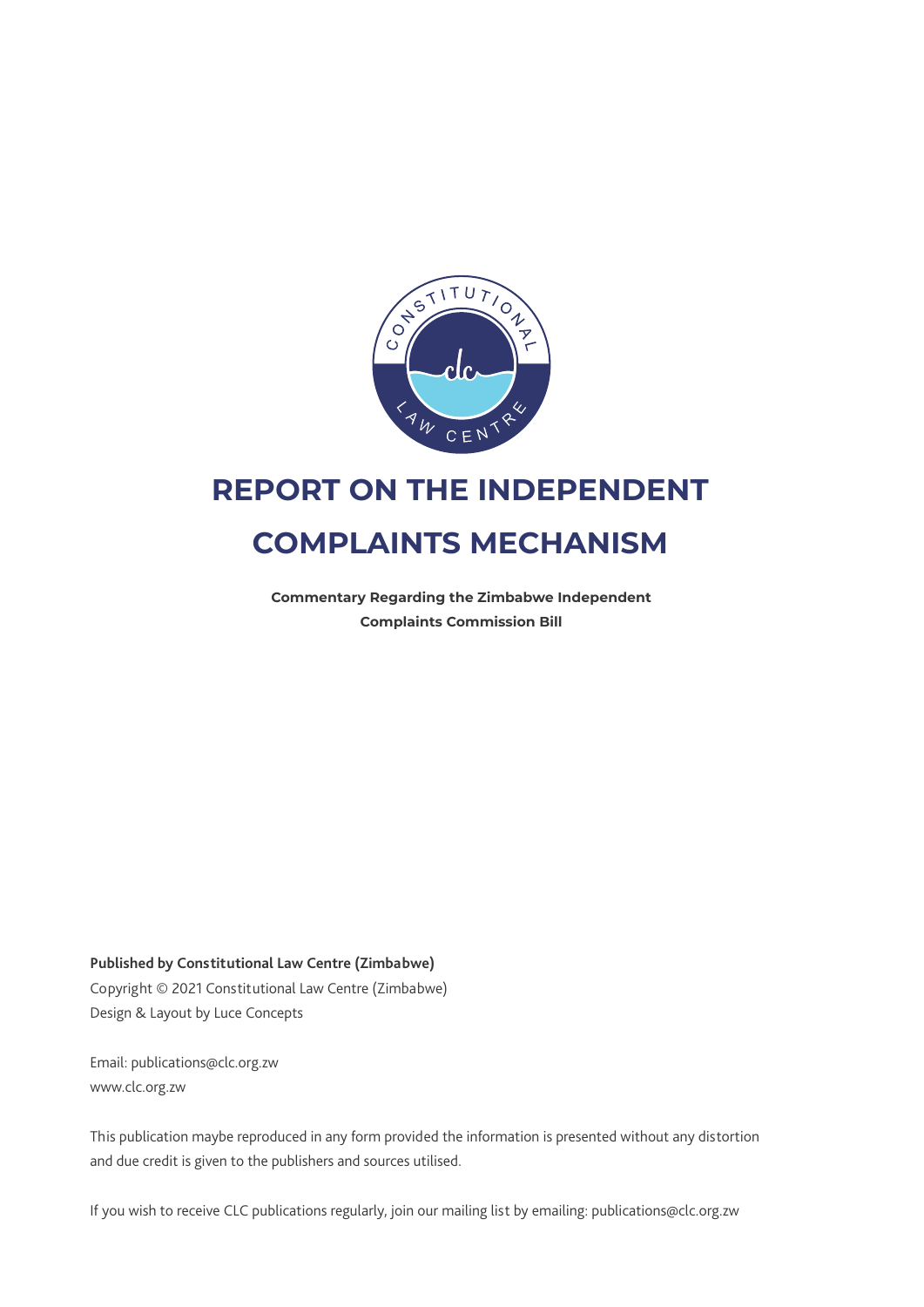# TABLE OF CONTENTS **ABLE OF CONTENTS**

| 1  | <b>INTRODUCTION</b>                      |
|----|------------------------------------------|
| 2  | <b>CONSTITUTIONAL CONTEXT</b>            |
| 4  | <b>FOUNDING VALUES AND PRINCIPLES</b>    |
| 5  | <b>FUNDAMENTAL RIGHTS AND FREEDOMS</b>   |
| 6  | <b>PRINCIPLES OF THE ICM</b>             |
| 8  | <b>COMPOSITION OF THE ICC</b>            |
| 10 | <b>QUALIFICATIONS OF COMMISSIONERS</b>   |
| 12 | <b>SECURITY ESTABLISHMENT AT THE ICC</b> |
| 14 | <b>CONDITIONS OF SERVICE</b>             |
| 15 | <b>FUNCTIONS OF THE ICC</b>              |
| 16 | <b>REMEDIAL FUNCTION</b>                 |
| 18 | <b>GENDER EQUALITY</b>                   |
| 19 | <b>JURISDICTION OF THE ICC</b>           |
| 21 | <b>CONCLUSIONS</b>                       |
| 22 | <b>RECOMMENDATIONS</b>                   |
|    |                                          |

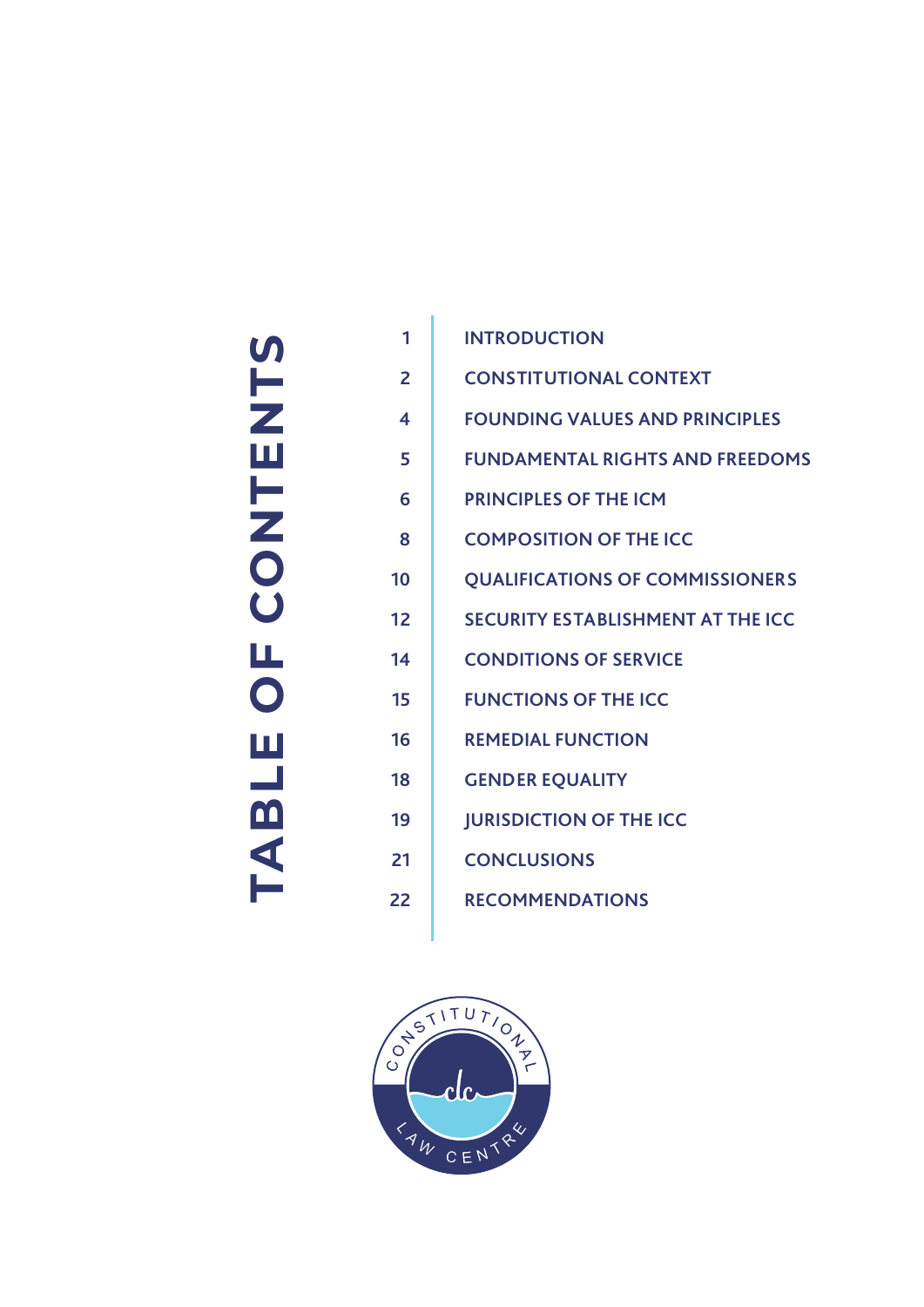# **INTRODUCTION**

- This is a commentary on the Zimbabwe Independent Complaints Commission Bill 1. (*hereafter "the Bill"*) which seeks to implement section 210 of the Constitution which requires the establishment of an independent complaints mechanism (*hereafter, "ICM"*). However, since it is called the Independent Complaints Commission in the Bill, it shall also be referred as the *"ICC"* where necessary. The principal purpose of the ICM is to provide an avenue for members of the public to pursue their grievances against misconduct by members of the security services.
- 2. The purpose of this commentary is to critically examine whether the Bill meets the constitutional mandate as provided for in section 210 of the Constitution. This is because section 210 is the enabling provision which means the Bill's terms must fit within its parameters and fulfil its promise.
- **3.** The second reason is that under the principle of constitutional supremacy, the Constitution is the highest law in the country with which every law must comply.<sup>1</sup> For this reason, it is important to ensure that the Bill is consistent with the basic structure of the Constitution. Where it contravenes the Constitution, it will be rendered invalid to the extent of that inconsistency. This report, therefore, critically examines the extent to which the Bill complies with the Constitution.
- 4. Before dealing with the specific issues arising, it is important to set out the legal context of the analysis.

*The purpose of this commentary is to critically examine whether the Bill meets the constitutional mandate as provided for in section 210 of the Constitution.* 

1. Section 2 of the Constitution of Zimbabwe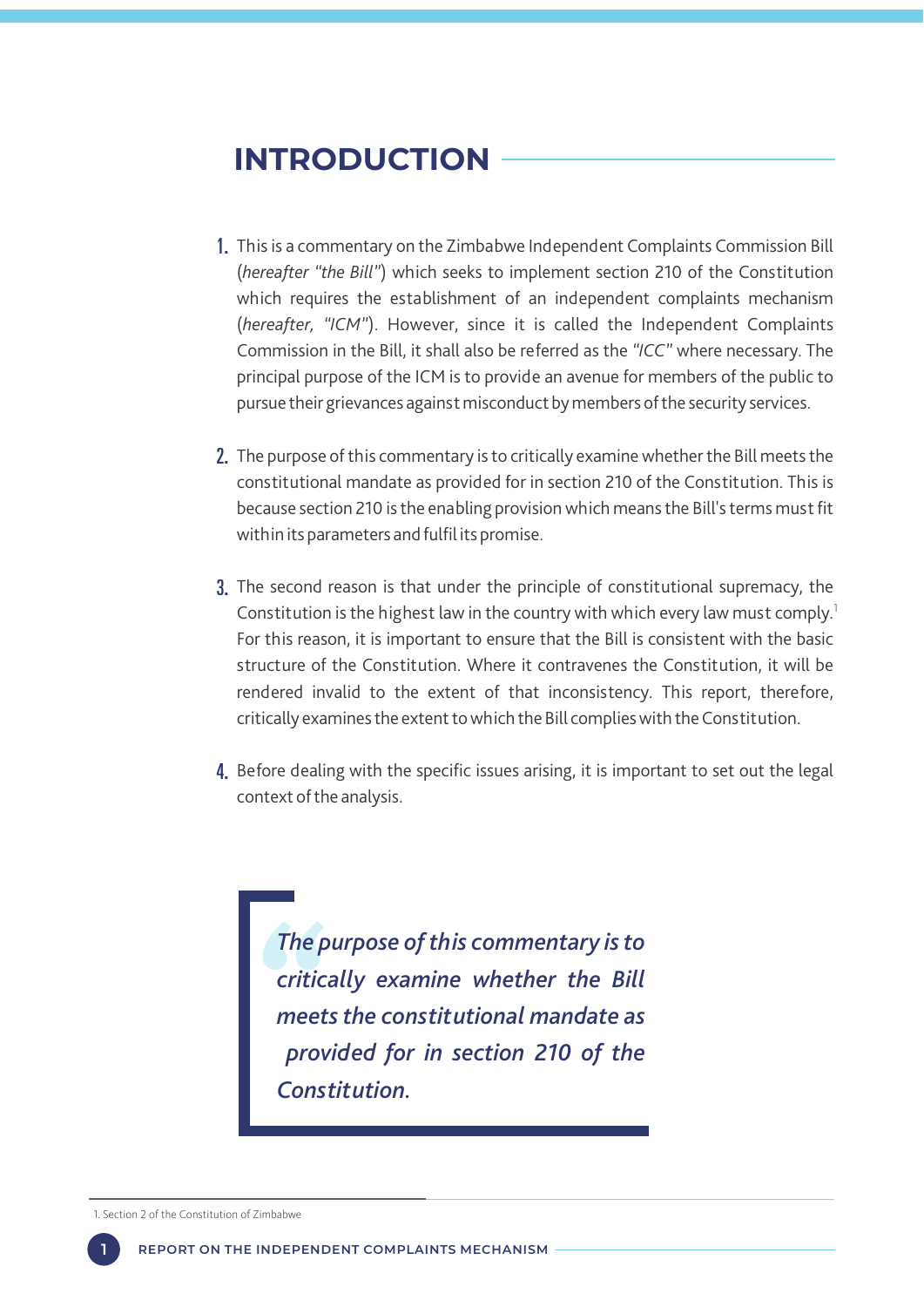# **CONSTITUTIONAL CONTEXT**

- **5.** The idea of an ICM was motivated by a need to promote accountability of members of the security services in their engagements with citizens. *"Security services"* are defined by the Constitution and the Bill as the police service, defence forces, correctional services, and intelligence services. The ICM would play an investigatory and adjudicatory role between members of the security services and the citizens, carrying out investigations into any misconduct and providing remedies to the aggrieved. The remedial measures include holding perpetrators to account and steps that must be taken to prevent future occurrences.
- **6.** The ICM must be seen as an alternative and additional to existing mechanisms of accountability under the general law. For example, under the Common Law, the law of delict provides an avenue for any person who is aggrieved by the wrongful conduct of another to sue that person for compensation. There are specific legal requirements, including the existence of a duty of care, that must be satisfied to establish liability.
- There is also a constitutional route to compensation under section 50(9) of the 7. Constitution. It provides that an aggrieved person may sue any person who is responsible for their illegal arrest or detention and claim damages. The purpose is to ensure that public officers take personal responsibility for their misconduct. They are only protected if they act reasonably and in good faith and without culpable ignorance or negligence. Personal responsibility for misconduct which harms others is likely to incentivise them into good behaviour.

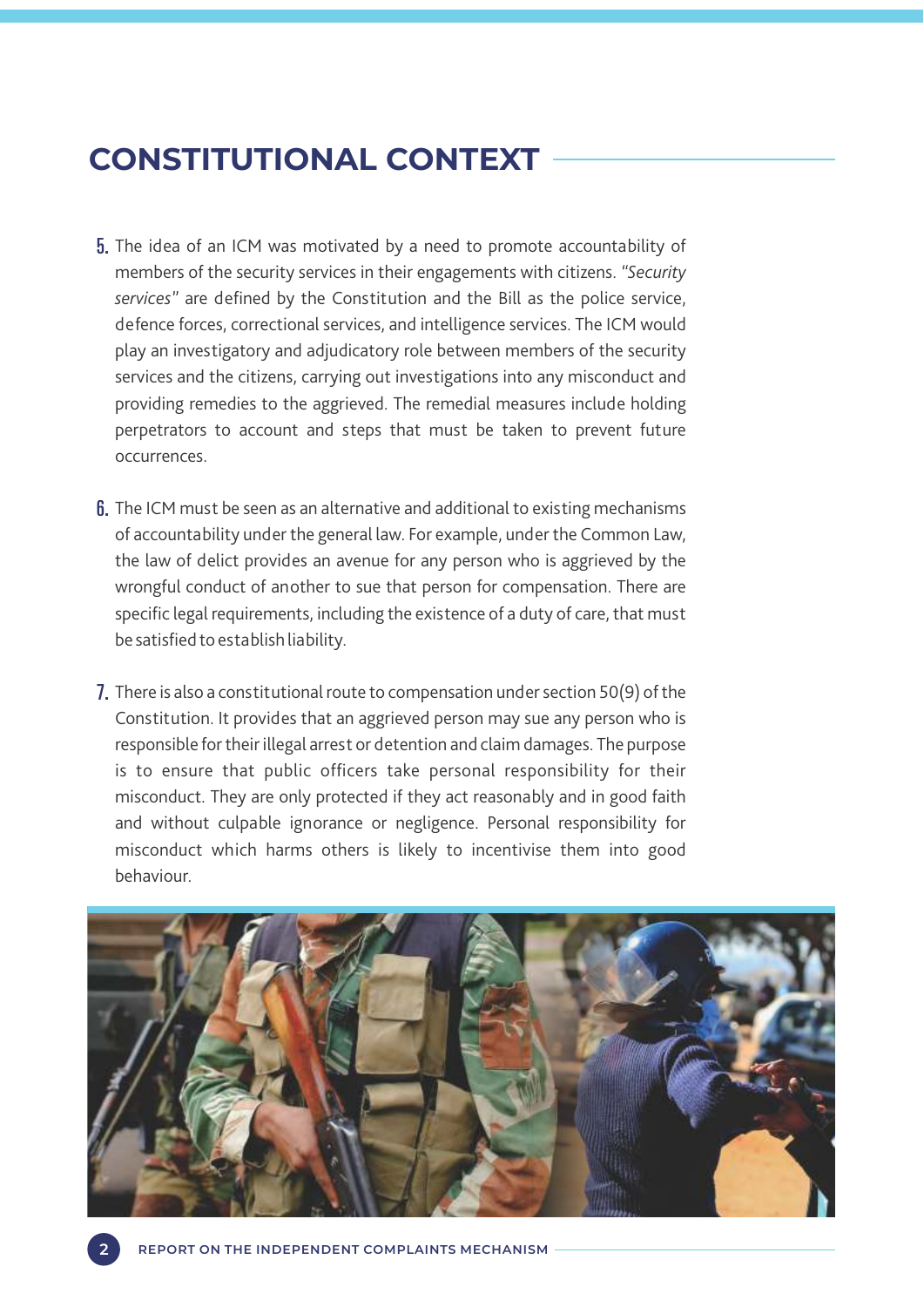- Under Zimbabwe's penal law, there is also criminal prosecution where the 8. misconduct of a member of a security service breaches any provision of the Criminal Code. Therefore, both criminal prosecution and civil liability processes may be concurrently pursued in some cases, where appropriate.
- However, these three legal remedies necessarily involve litigation in the courts of law. This is a critical point of distinction with the ICM. While the ICM must respect the right to a fair hearing and the rules of natural justice, it must not mimic the judicial process with its package of elaborate rules, formalities, and rigidities. Instead, it should be flexible, cheaper, and quicker. It must be readily available to citizens who otherwise lack the financial resources to litigate. 9.
- 10. Certainly, the intention behind section 210 of the Constitution was to provide for a mechanism that would deal with complaints that members of the public might have against members of the security services in a flexible, cheaper, and expeditious way. It is, therefore, important to make it user-friendly by keeping formal rules at a bare minimum. The design of the ICM must be more inclusive.

*The ICM would play an investigatory and adjudicatory role between members of the security services and the citizens, carrying out investigations into any misconduct and providing remedies to the aggrieved.*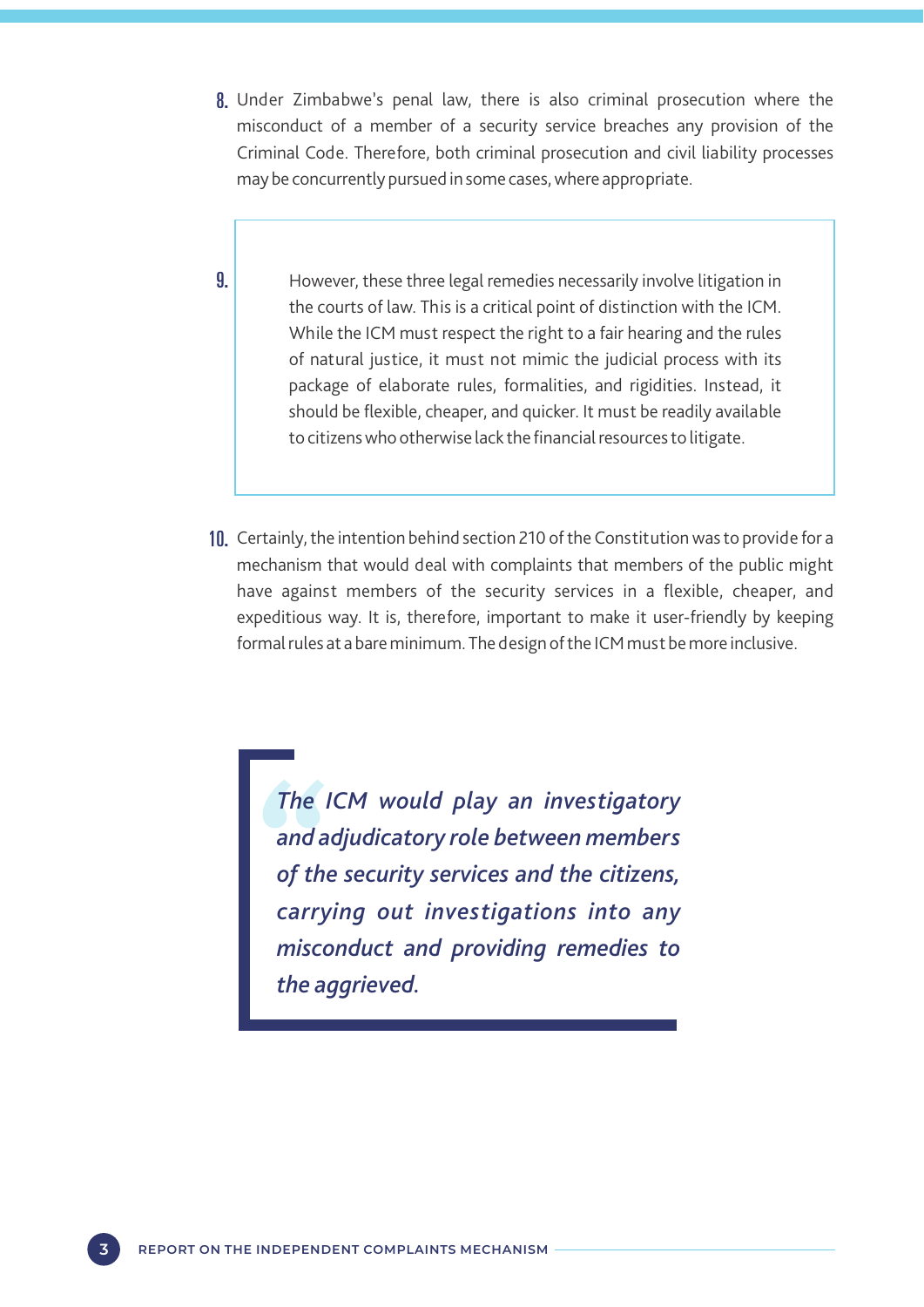# **FOUNDING VALUES AND PRINCIPLES**

- 11. In designing the ICM, it is important to fulfil the basic structure of the Constitution. The basic structure of the Constitution consists of the pillars upon which the supreme law in the country is built. Some of these key pillars of the Constitution are to be found in the founding values and principles of the Constitution.
- 12. The founding values and principles provide the moral campus for all laws and conduct in Zimbabwe. For this reason, the design of the ICM must promote and uphold these founding values and principles. The following founding values and principles are relevant when assessing the constitutionality of the Bill:
	- supremacy of the Constitution;
	- $\cdot$  the rule of law;
	- fundamental human rights and freedoms;
	- gender equality;
	- recognition of the inherent dignity and worth of each human being;
	- $\cdot$  recognition of the equality of all human beings;
	- good governance;
	- transparency, justice, accountability and responsiveness; and
	- observance of the principle of separation of powers.
- 13. This means whenever examining the constitutionality of the Bill, it is important to measure the extent to which it fulfils this set of founding values and principles. Failing to do that renders it unconstitutional. The key principles that are relevant to the design of the ICM are discussed in a separate section below and are used to measure the Bill's fitness for purpose.

### **Recommendation**

The design of the ICM must be based on the founding values and principles of the Constitution.

2. Section 3 of the Constitution of Zimbabwe

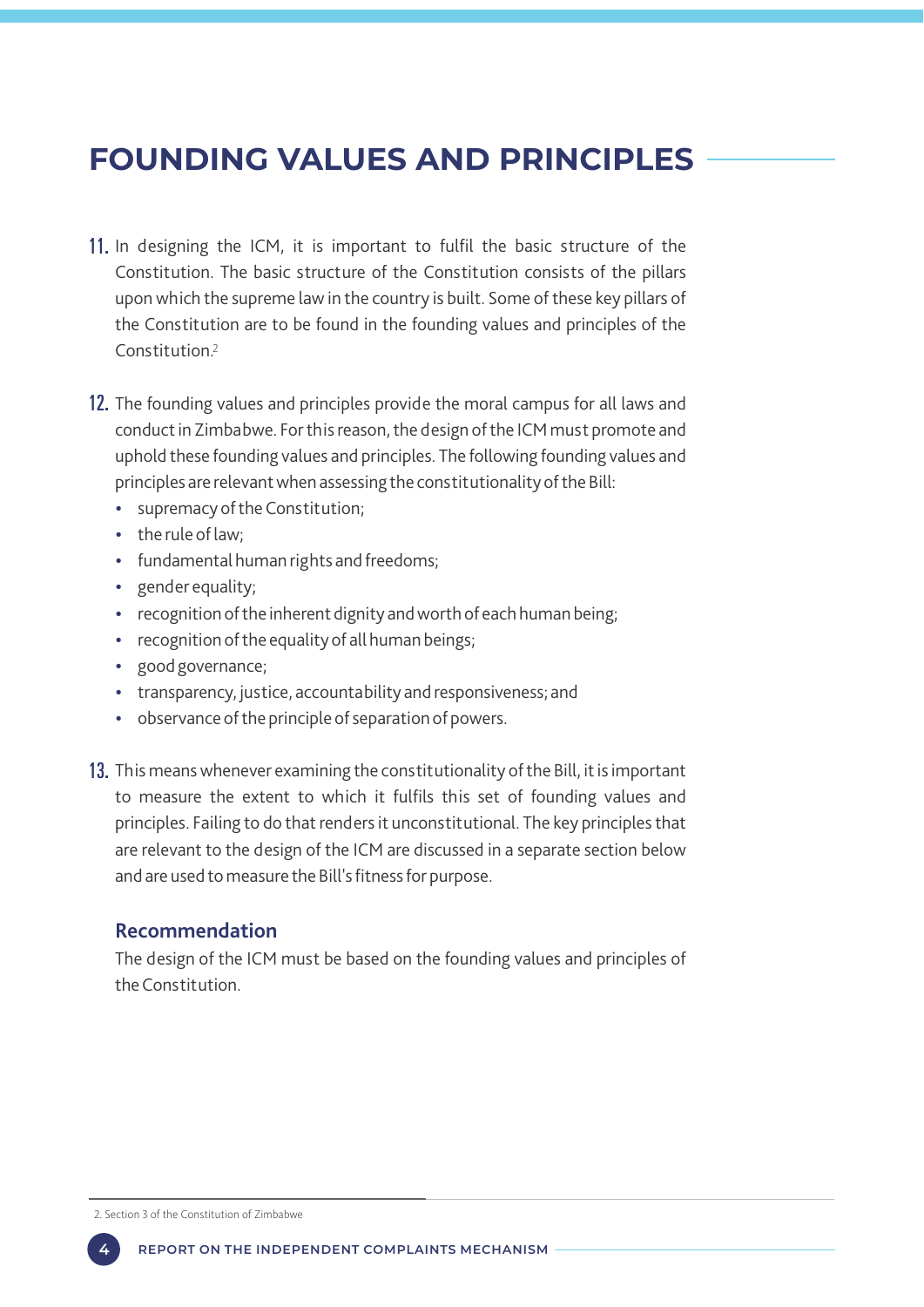# **FUNDAMENTAL RIGHTS AND FREEDOMS**

14. Another important point of measuring the Bill's compliance with the Constitution is the Declaration of Rights. Chapter 4 of the Constitution sets out the fundamental rights and freedoms to which every person is entitled. Section 44 of the Constitution provides that:

> *"The State and every person, including juristic persons, and every institution and agency of the government at every level must respect, protect, promote and fulfil the rights and freedoms set out in this Chapter."*

- 15. Therefore, every legislation must respect, protect, promote and fulfil the rights that are in the Declaration of Rights. In the case of the ICM, the following fundamental rights are relevant points of measurement:
	- $\cdot$  Right to Life
	- Freedom from torture or cruel, inhuman, or degrading treatment or punishment
	- Right to Liberty
	- Rights of Arrested and Detained Persons
	- Right to a Fair Hearing
	- Right to Administrative Justice
	- Right to Personal Security
	- Right to Dignity
	- Right to equality and non-discrimination, which includes the right to the protection and benefit of the law
- 16. It is critical for the Bill to ensure that these and other rights and freedoms are promoted and protected. Where provisions of the Bill undermine them, these will be contraventions that ought to be corrected.

### **Recommendation**

The design of the ICM must reflect and fulfil these fundamental rights and freedoms.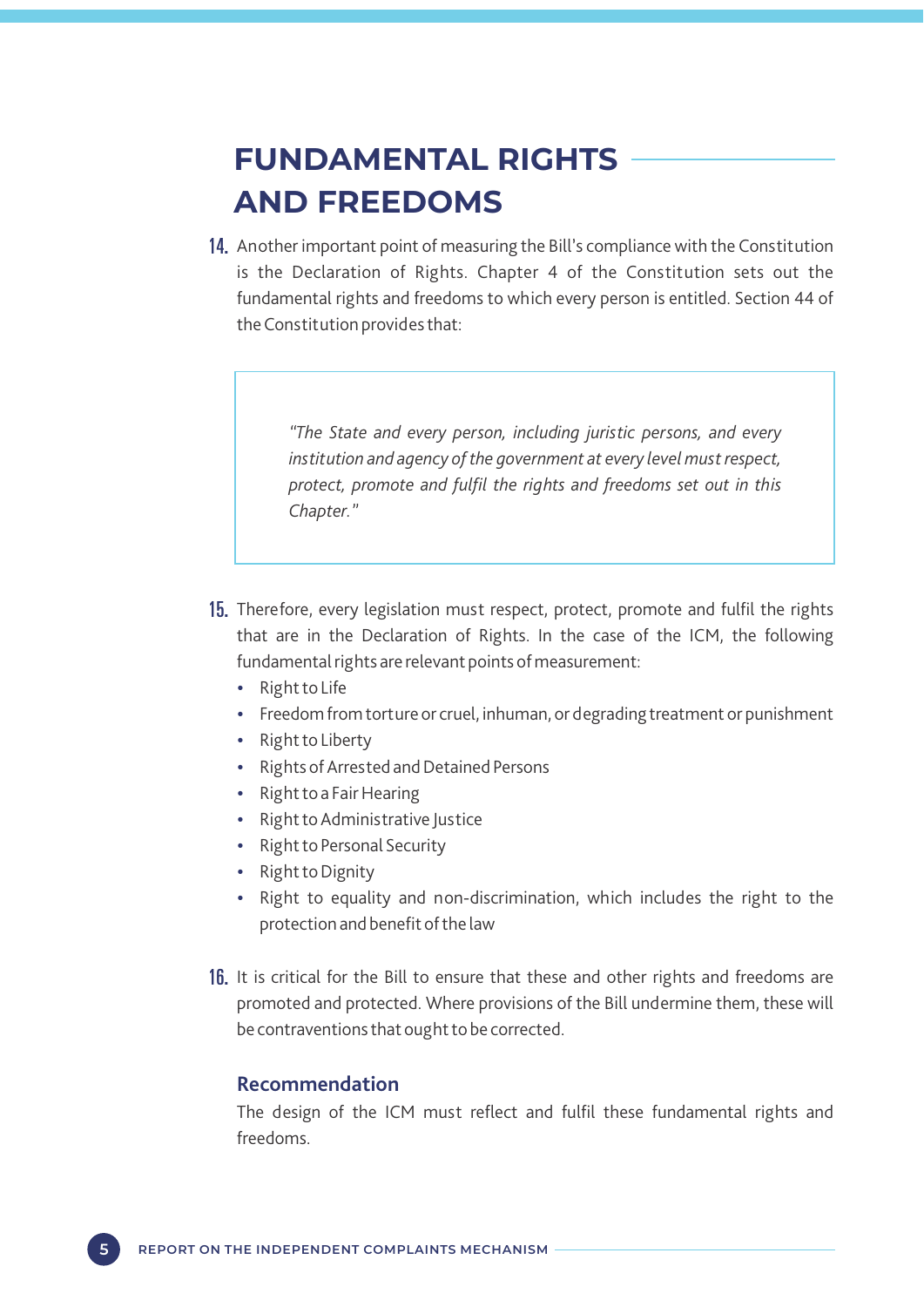# **PRINCIPLES OF THE ICM**

17. Considering the founding values and principles, and the fundamental rights and freedoms in the Constitution, there are certain core principles that must provide the foundation for the ICM. This commentary will use these principles to critically examine the Bill's compliance with the Constitution.

### 17.1 Independence

- 17.1.1 Independence is the cornerstone of any entity that performs the role of a referee. Independence exists at two levels: institutional and individual. This means the ICM as an institution must be independent but also at the individual level, the commissioners and staff must also be free from any undue influence or capture. There must be operational, political and financial independence.
- 17.1.2 Like the judiciary, the ICM must not only be independent, but it must also be seen to be independent. The features that support the ICM's independence must strongly resemble the principles of judicial independence. In this regard, the Bill must ensure that members of the ICM are treated similarly to the way members of the judiciary are treated.
- 17.1.3 More significantly, since the functions of the ICM affect the security services, which is a powerful sector, there is need to ensure that its independence is protected from this sector. There must be no perception that the ICM is captured or unduly influenced by the security services or the executive. If the ICM lacks independence or is perceived to be lacking independence, members of the public will lose confidence in it and it may become redundant and at worst, it might become an enabler of repression. This analysis will demonstrate several areas of the Bill where the principle of independence is compromised.

### **Accessibility** 17.2

17.2.1 The ICM must be accessible to all aggrieved members of the public. This means the cost of bringing a complaint must be kept at a bare minimum, while the rules of access must be flexible. The ICM must not take a formalistic and rigid approach to the handling of complaints. The complexity of rules in litigation means that complainants almost always need a lawyer and sometimes cases are dismissed because of mere technicalities. The ICM must be designed so that there is no need for a complainant to have a lawyer and technicalities are not used to bar complaints.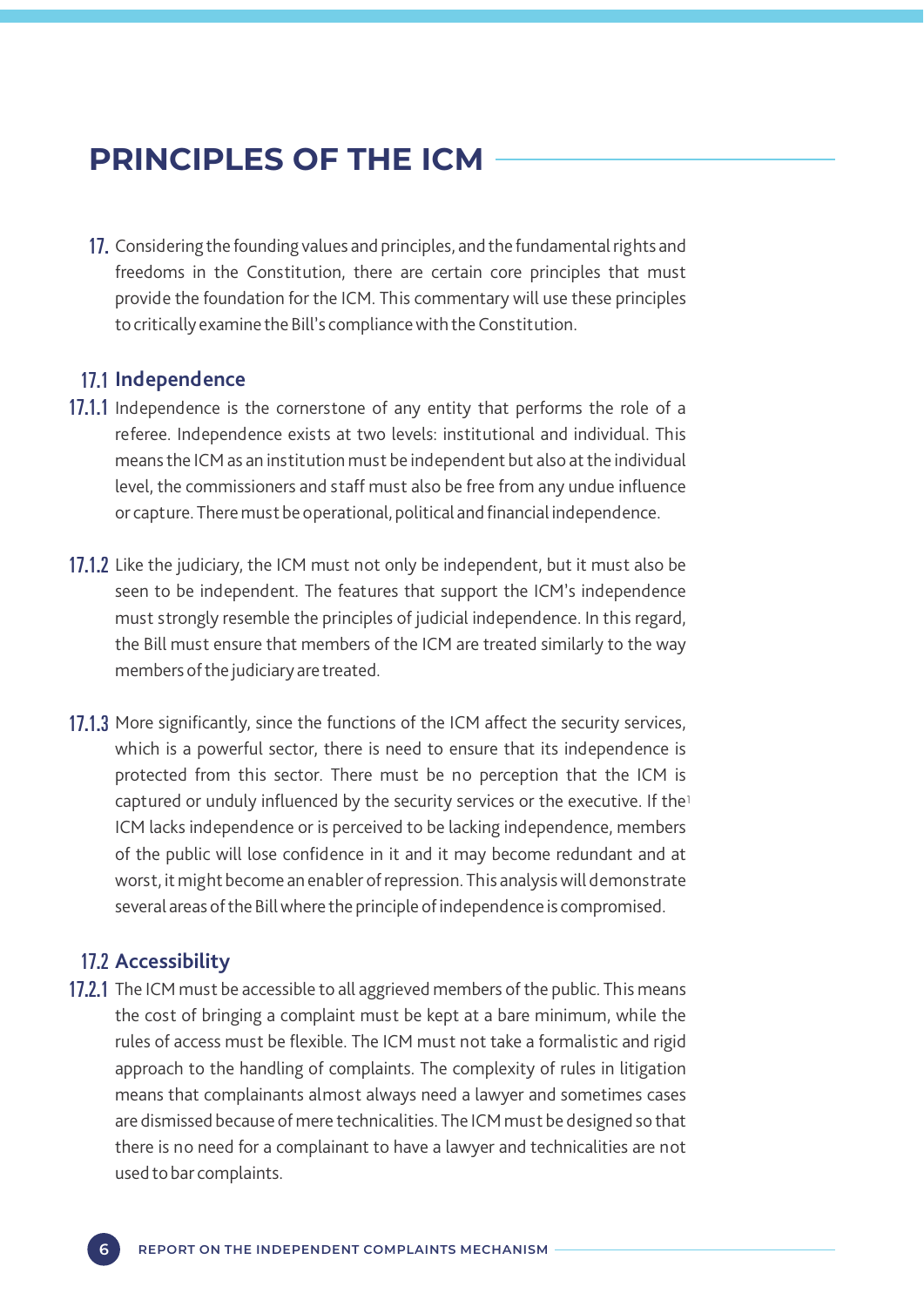- 17.2.2 In this regard, there are some progressive provisions of the Bill such as section 4(5) which states that *"The Commission shall take all reasonable steps to facilitate access to its services by the public"*. There is also section 13(4) which dispenses with rigidities and technicalities when it says, *"The Commission shall not refuse to investigate a complaint solely on the grounds that the complaint is not in the prescribed form or in any way fails to comply with any of the prescribed requirements, and a complaint may be made by such other means as the Commission may allow with a view to making its services accessible to all persons."*
- 17.2.3 However, as this analysis demonstrates further below, there are other provisions of the Bill which create barriers to complainants and which, therefore, detract from these progressive provisions.

### 17.3 Speedy Resolution

17.3.1 It is important for the ICM to resolve complaints quickly and without undue delays. Litigation has been ineffective in promoting accountability because it is costly, and results take an inordinately long time, often rendering it not victim-friendly. Even if a party succeeds in a lower court, there will almost always be an appeal which causes further delays and frustrations.

### 17.4 Impartiality

17.4.1 The ICM must not only be impartial, but it must also be believed to be impartial. While it is a separate principle, it goes hand in hand with independence of the ICM. Again, if it is perceived to lack impartiality, the public will lose confidence in it.

### 17.5 Transparency

17.5.1 The processes of the ICM must be open and transparent. This means its matters must be heard in an open forum. This is the reason why provisions of section 15 of the Bill which permit certain matters to be held in camera might be problematic because they are prone to abuse. It is important to ensure that there is a quick and easy remedy in the courts of law should there be a person who is aggrieved by a decision to hold proceedings in camera.

### **Accountability** 17.6

17.6.1 The ICM must be accountable under the Constitution. This means its decisions must be open and public. It must give reasons and justifications for its decisions. At the moment, the Bill creates an elaborate process where the ICM is accountable to Parliament but via the President or the Minister. This creates a filter which can delay the processes of accountability especially where the ICM has concerns over the President or the Minister. The experience of other independent commissions such as the National Peace and Reconciliation Commission and the Auditor General highlights this problem. The 2019 Auditor General's Report to Parliament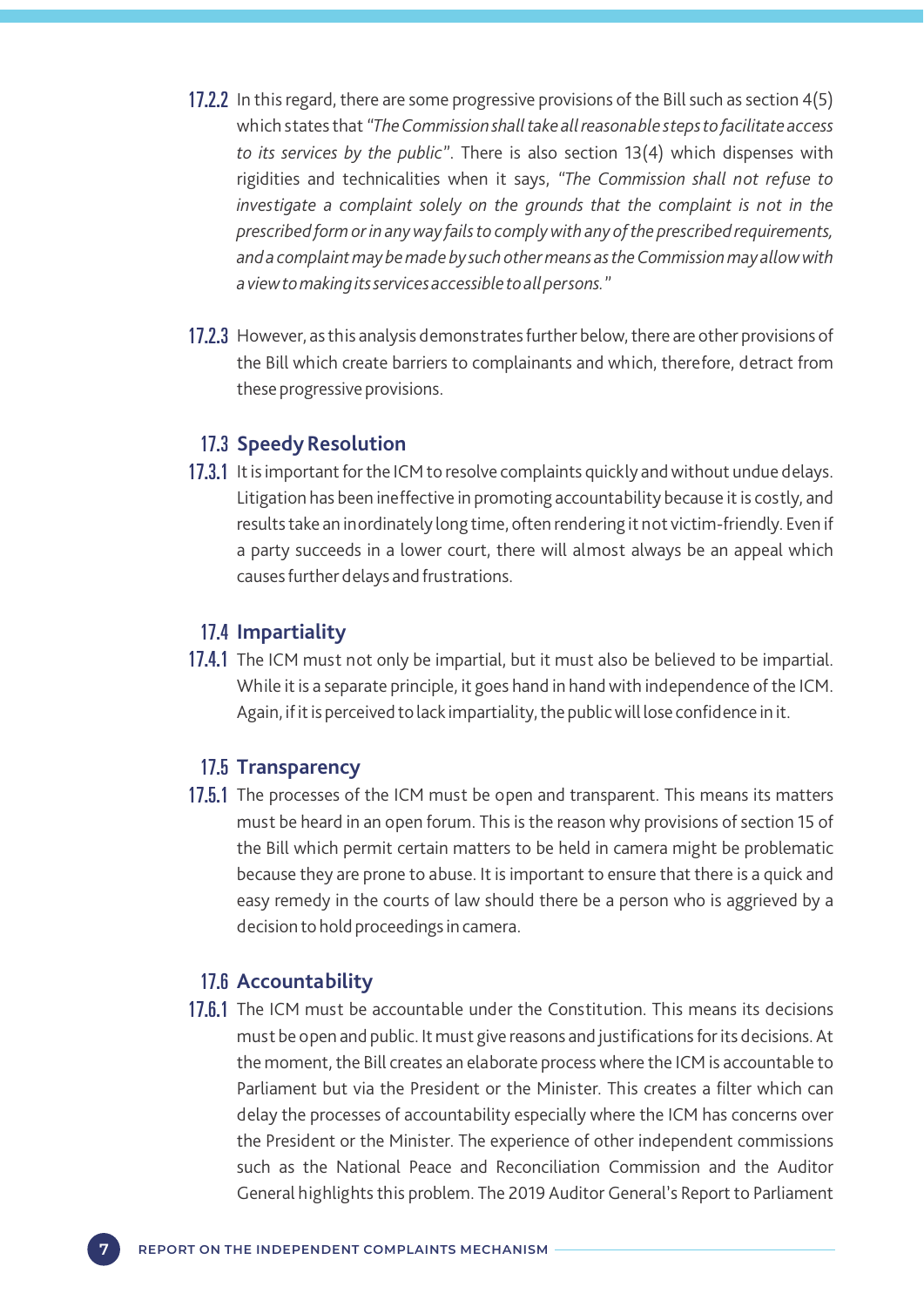# **COMPOSITION OF THE ICC**

- 18. Like the judiciary, the independence of the ICC is affected by the method by which its members are appointed into office. The ICC has 5 members. The Chairperson is appointed by the President after consultation with the Judicial Service Commission. The other 4 members are also appointed by the President but from a shortlist selected by Parliament's Committee on Standing Rules and Orders. This method of appointment is like the current method used for members of other independent constitutional commissions.
- 19. However, the weakness of this method is that it gives a disproportionate amount of power to the President. The result is that the ICC will suffer the same fate as other commissions that are perceived to be captured by the presidency. After the two recent constitutional amendments there is already a growing perception that the President has too much power over institutions such as the judiciary.
- 20. This is a good opportunity to take a different approach particularly considering the important role of referee between members of the public and the security services that the ICC will assume. The commissioners must not be seen as the President's people. The starting point of change is the appointment procedure.

### **Recommendation**

The CLC recommends an appointment procedure like that used for the appointment of High Court judges or independent commissioners. At present all judges of the High Court are appointed following public nominations and public interviews by the Judicial Service Commission (JSC). The President makes the appointments from the small pool of candidates recommended by the JSC. Such a method would be preferable for all members of the Commission, including the Chairperson and Deputy Chairperson.

*After the two recent constitutional amendments there is already a growing perception that the President has too much power over institutions such as the judiciary.*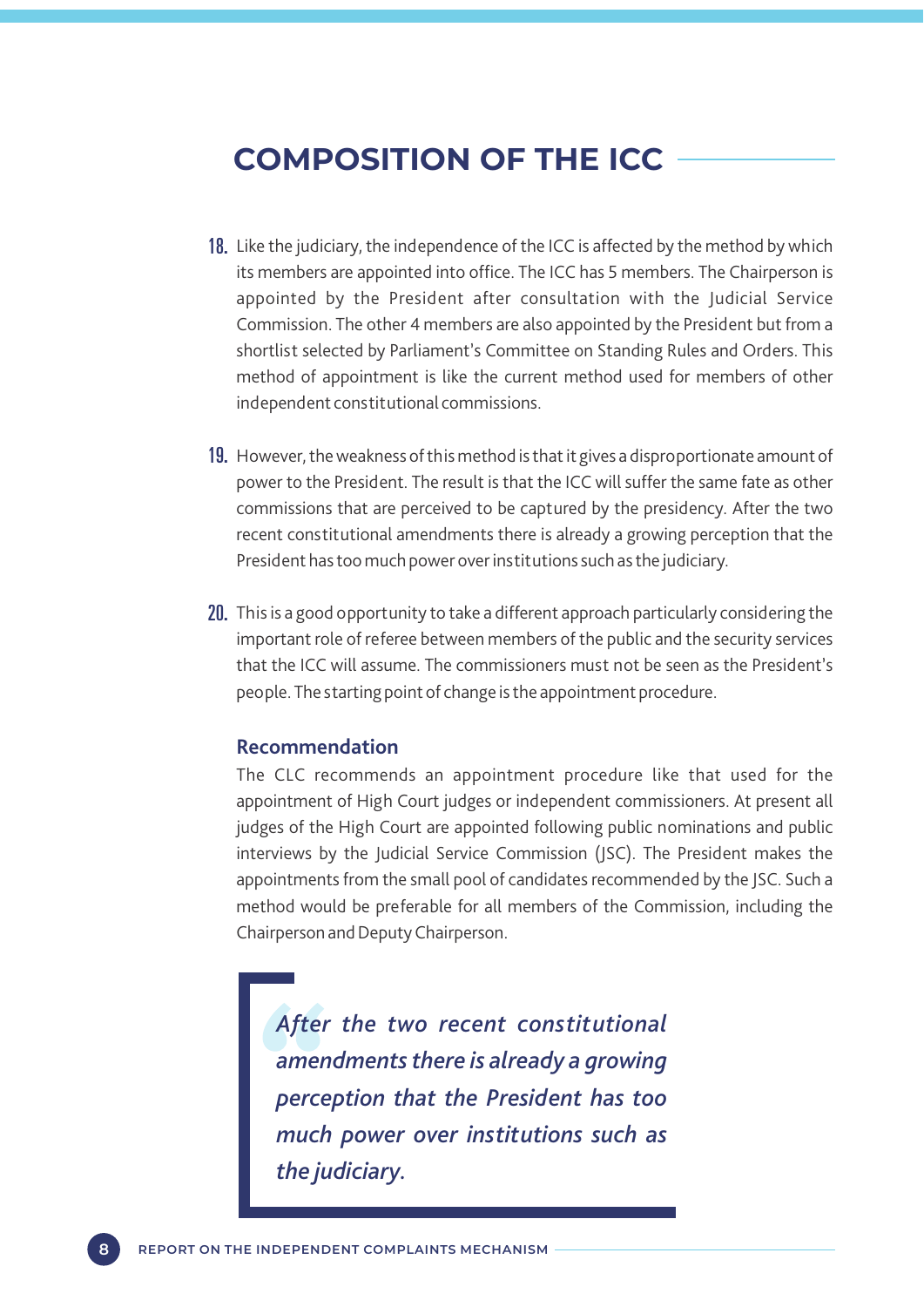has taken an inordinately long time, partly due to the COVID19 pandemic but also because of delays on a route which involves the Minister of Finance and Economic Development.

### **Effectiveness** 17.7

17.7.1 Section 210 of the Constitution provides that there must be an "effective and *independent"*ICM. It is not enough merely to have an ICM. It must be effective. The Bill says its object is to provide for an *"independent and impartial mechanism"* to investigate acts of misconduct by members of the security services. This language is inconsistent with the language of the Constitution. Section 210 says an *"effective and independent"*. If Parliament wants to add *"impartial"*that is commendable, but it must not leave out *"effective"* because effectiveness is a fundamental principle upon which the ICM is built. Ultimately, effectiveness is what the ICM should be established for, to be able to meaningfully and definitively resolve complaints brought by the public against members of security services.

### **Gender Equality** 17.8

17.8.1 Gender equality is one of the major pillars of the Constitution. Several provisions require the recognition of equality between men and women and equal representation in state institutions and agencies. It is one of the founding principles and values of the Constitution.<sup>3</sup> The equality and non-discrimination provision in the Declaration of Rights requires equal treatment of women.<sup>4</sup> The National Objective of achieving gender balance requires that women must comprise at least half of the membership of any commission or body established under the Constitution or any Act of Parliament.<sup>5</sup> It is therefore important for the ICC to be designed in a way that promotes and fulfils the principle and value of gender equality.

### 17.9 Responsiveness

17.9.1 The ICM must be responsive in its handling of public complaints. It must not only respond expeditiously but it must also adapt to changing conditions and adjust its processes.

### **Recommendation**

The design of the ICM must reflect and fulfil these fundamental principles

<sup>3.</sup> Section  $3(1)(g)$  of the Constitution of Zimbabwe

<sup>4.</sup> Section 56(2) of the Constitution of Zimbabwe states that "Women and men have the right to equal treatment, including the right to equal opportunities in political, economic, cultural and social spheres." In addition, section 80(1) of the Constitution of Zimbabwe states that "Every woman has full and equal dignity of the person with men and this includes equal opportunities in political, economic and social activities"

<sup>.</sup> Section ()(b)(ii) states that "The State must promote full gender balance in Zimbabwean society, and in particular--b. the State must take all measures, including legislative measures, needed to ensure that-- ii. women constitute at least half the membership of all Commissions and other elective and appointed governmental bodies established by or under this Constitution or any Act of Parliament"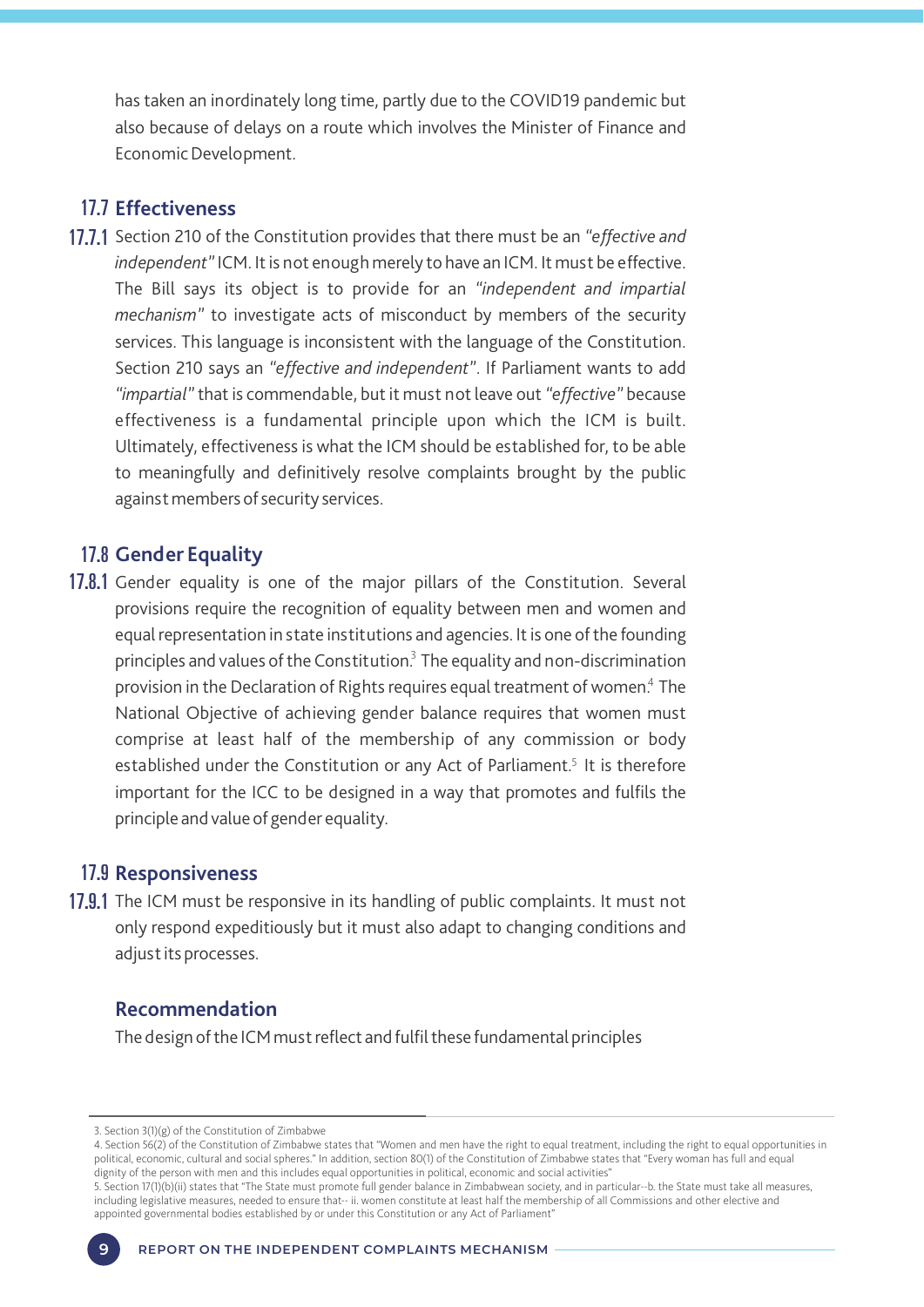# **QUALIFICATIONS OF COMMISSIONERS**

- **21.** Section  $6(1)$  of the Bill states the specific qualifications of the commissioners. The Chairperson must be a person who is qualified to be a judge of the High Court. The person can be a sitting or former judge. Section 6(2) states the professional qualifications of the other 4 commissioners: one must be a lawyer, the second must be medical doctor, the third must be a psychologist and the fourth must be someone with security services experience.
- 22. This is problematic for 3 reasons.

First, members of the legal profession almost always occupy the chair's role in most constitutional commissions, even when this is not an absolute necessity. This monopolisation of leadership roles at state institutions by the legal profession is a weakness because it is exclusionary and limits the skills available for leadership roles of state institutions to a small group of legal elites. The chairpersonship is a leadership role, and one does not have to be a lawyer to be a good leader. Over-reliance on lawyers as head of state institutions is a bad habit which needs to change. Any other person, including members of the clergy, business or academia can provide leadership skills that are required for these roles. The notion that the chairperson needs to have legal knowledge is fallacious because ultimately the work is done by members of the executive staff. If the Chairperson needs legal advice, there are legal professionals to provide it.

- 23. Second, there is no convincing explanation why some professions have been specified while other have been excluded. Why, for example a psychologist and not a sociologist? Why a medical doctor and not an engineer? Why a lawyer and not a forensic criminologist or an arbitrator? Yet again, the specification of professions reeks of exclusionary elitism. Many people who are not in the specified professions could still perform adequately as leaders of the ICC. If these specified professions are necessary for the work of the ICC, the skills will be filled at the staff level. After all, they are the ones who do the actual work. There is no need for the exclusionary provisions in section 6(2).
- 24. Finally, regarding the person who must have experience in any security service, the problem is that in the context, this individual will be perceived as a gatekeeper for the security establishment. If experience in the security services is so essential, it could be procured in other ways instead of creating a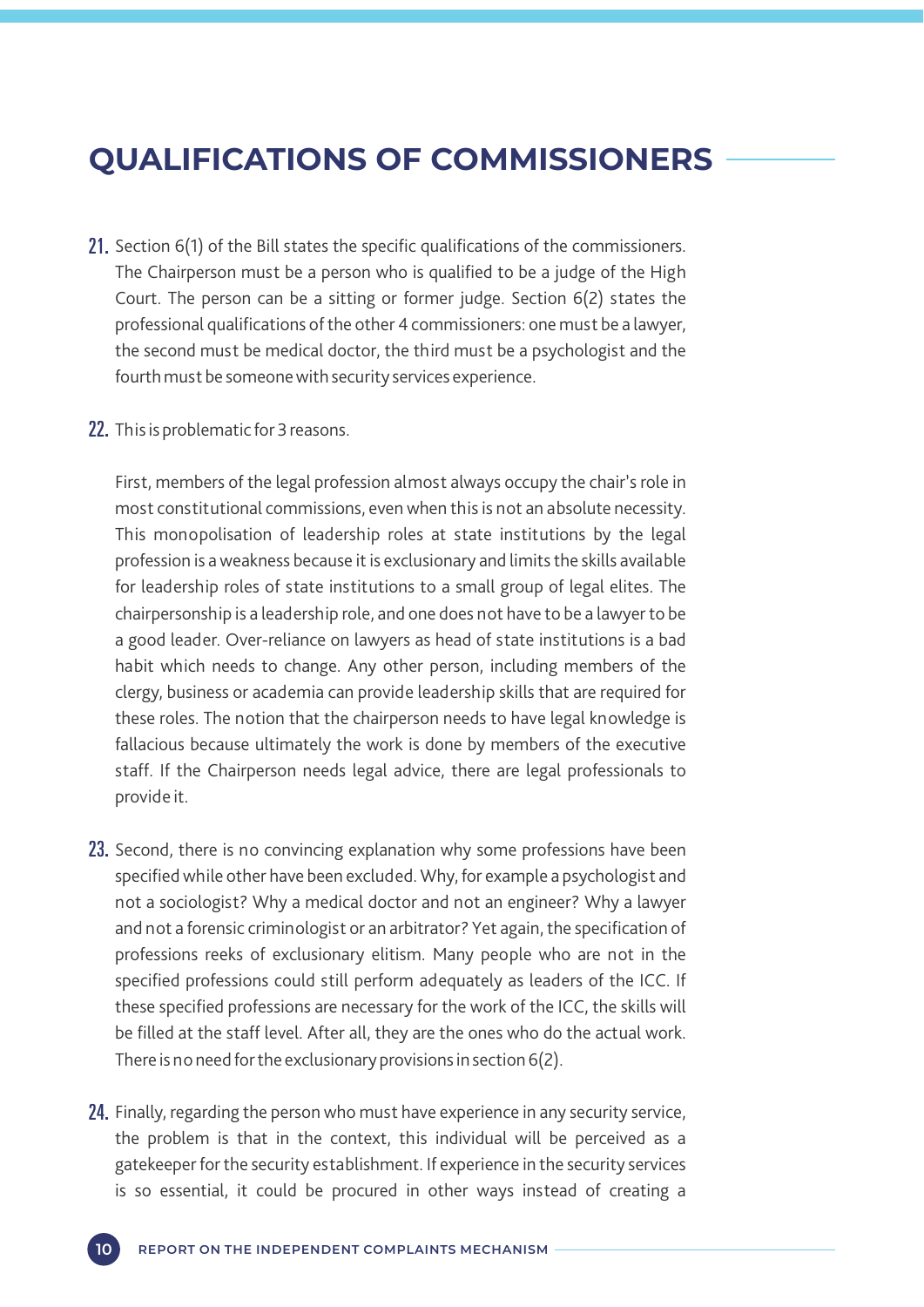permanent seat for a security services' representative on the panel of commissioners. If such a representative is necessary, then it would also be fair to have a citizens' representative on the panel, nominated by registered members of civil society. In addition, if it is necessary to have a member with security service experience, he or she must not only be retired, but must have served a *"cooling off"*  period of at least 5 years since he or she left the security service.

25. Another issue concerning composition is the representation of young people on the panel of commissioners. Although the minimum age of independent commissioners is 40 years, this is unfairly discriminatory against youth who are defined in the age group between 15 and 35. However, young people are also victims of misconduct of members of the security services. There is a need to improve the representation of young people and an exception should be made for the ICC which is a commission sui generis to include younger people in its ranks.

### **Recommendations**

- The CLC recommends the removal of specific professional qualifications for the Chairperson and the other 4 members of the ICC. The key qualities for members who occupy the roles at the ICC are independence, integrity, and the leadership experience that the person possesses.
- Second, the CLC recommends that where a retired member of the security services is appointed, there should be a requirement for a 5-year cooling off period from the time they retired.
- Third, the CLC recommends that there be representatives of youth and civil society on the panel of commissioners.

*The Chairperson must be a person who is qualified to be a judge of the High Court. The person can be a sitting or former judge.*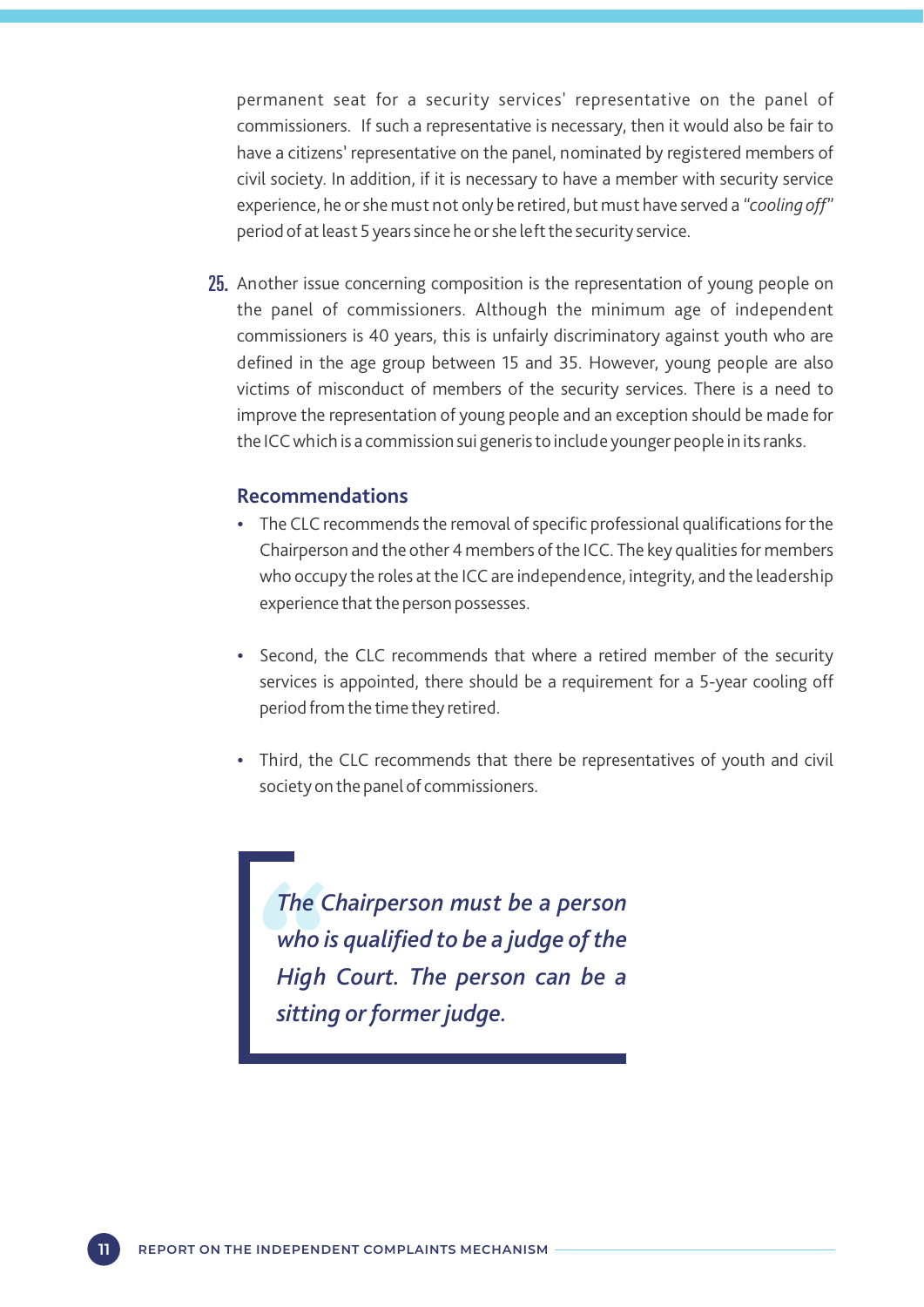# **SECURITY ESTABLISHMENT AT THE ICC**

- 26. The notion of independence in the ICC is severely undermined by provisions which make the security establishment a permanent feature and influence at the institution. While section 6(1) and (2) give the impression that the ICC consists of the Chairperson and 4 other members, lurking in section 6(5) and (6) are further provisions which open doors for the security establishment to strongly impact the ICC and negatively affect its independence.
- The Chairperson may invite the head of each security service to *"appoint a*  27. *serving or retired member of that service of sufficient seniority to sit together with the membership of the Commission whenever the Commission is investigating or conducting an inquiry into any act of misconduct on the part of any member or former member of that security service."* There is no clarity regarding the role of these security service appointees.
- $28.$  The head of a security service has the power to appoint an observer at the ICC for a term of at least twelve months.<sup>7</sup> The observer has the right to be present at any meeting of the Commission during which a member of that security service is being investigated.<sup>8</sup> The Chairperson can even invite the observer "to *participate in the deliberations of the Commission during any investigation, hearing or inquiry"* although they will not have the right to vote on any question that may arise. The observer can also *"put questions to any complainant or other person who is a party to any investigation, hearing or inquiry being conducted by the Commission".*
- 29. These two provisions create gatekeepers of the security establishment at the ICC, which impacts its independence. Both the senior member who sits with the commissioners in a vague and undefined role, and the so-called observer who can participate in proceedings and question the complainant and other witnesses are essentially the eyes and ears of the security establishment at the ICC. There is no requirement anywhere in the Constitution to have *"observers"* in courts or hearings of any of the other Chapter 12 Commissions. It is enough to open proceedings of the commission to the public as necessary, and members of the security services may be free to attend those commission hearings as with any other citizen.
- $6.$  Section  $6(5)$
- 7. Section  $6(6)$ 8. Section  $6(7)$

<sup>9.</sup> Section  $6(8)$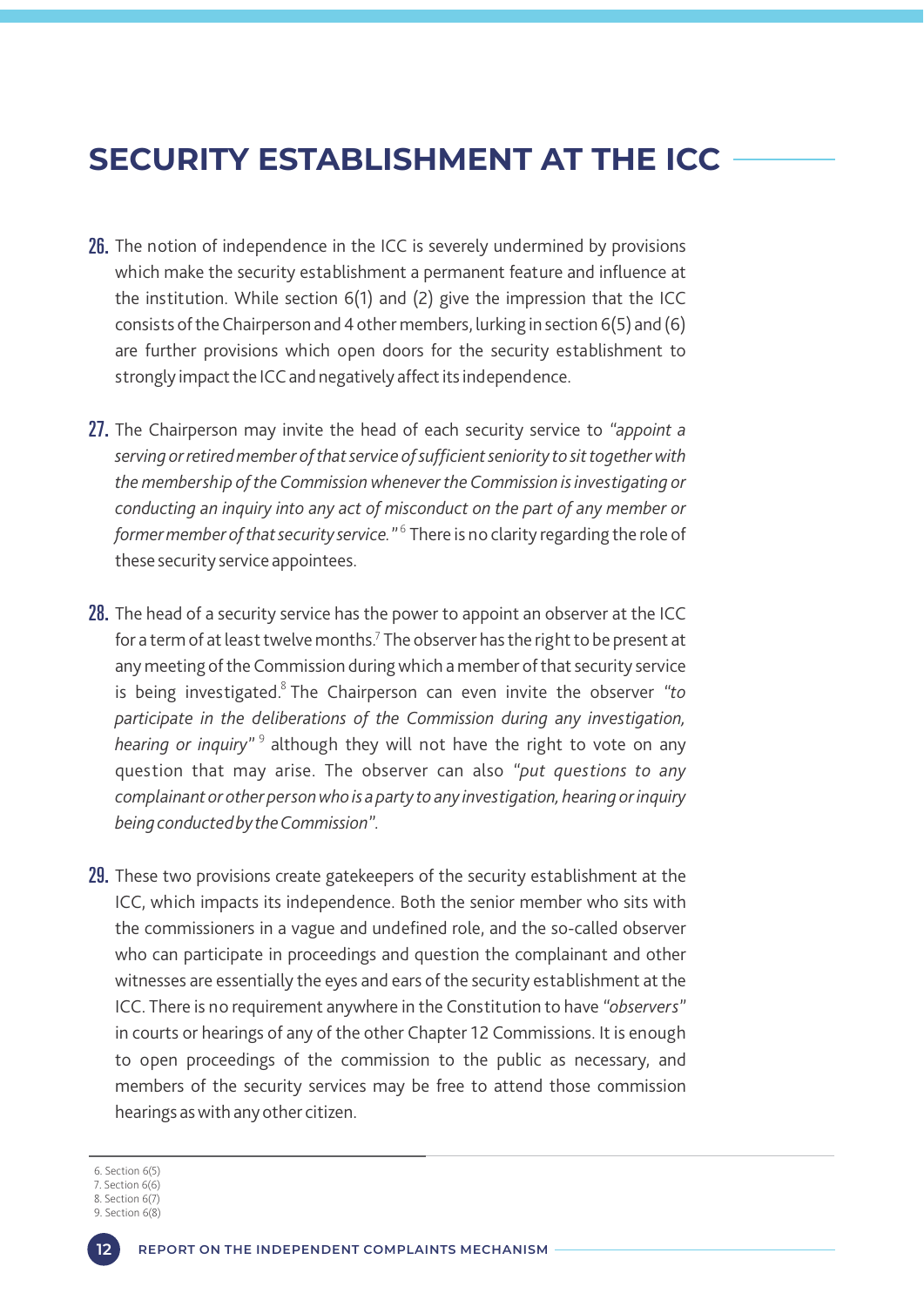- It is also a violation of the principles of natural justice and the right to a fair hearing 30. to have an *"observer"*who is part of the perpetrating institution/security service, to participate in determining redress without the victims also being involved in such deliberations. While the Bill states that the observer may be invited to ask questions, there is no provision that the complainants can also ask questions of them. Examination or cross-examination cannot be one way traffic.
- 31. Their presence as sentinels for the security establishment is likely to lead to an intimidatory atmosphere not only for the commissioners but for complainants and witnesses as well. Complainants who have a grievance are likely to make a rationale choice between going to the ICC where there is a visible presence and influence of the security services and going to a court of law. The outcome is that the ICC will end up being under-utilised with aggrieved persons choosing the longer judicial route.
- 32. This excessive presence of the security establishment at the ICC defeats the whole purpose of creating an accessible forum for the resolution of disputes between citizens and members of the security services. It creates a barrier of entry which will keep complainants away from the ICC, causing it to be a white elephant. It undermines the principles of independence, impartiality, effectiveness, and transparency.

### **Recommendations**

The CLC recommends the removal of these provisions regarding additional members and observers. They severely undermine the independence of the ICC and might lead to its redundancy. These defensive mechanisms only serve to create barriers of entry to the ICC. If expert testimony is required by the ICC, it can call on the security service to provide experts on a case-by-case basis. If the security service wishes to be heard, again, it can present its testimony on a case-by-case basis. To make its presence at the ICC a permanent feature is a serious assault on the independence of an institution whose credibility lies in its autonomy from the security services and the executive.

*The notion of independence in the ICC is severely undermined by provisions which make the security establishment a permanent feature and influence at the institution.*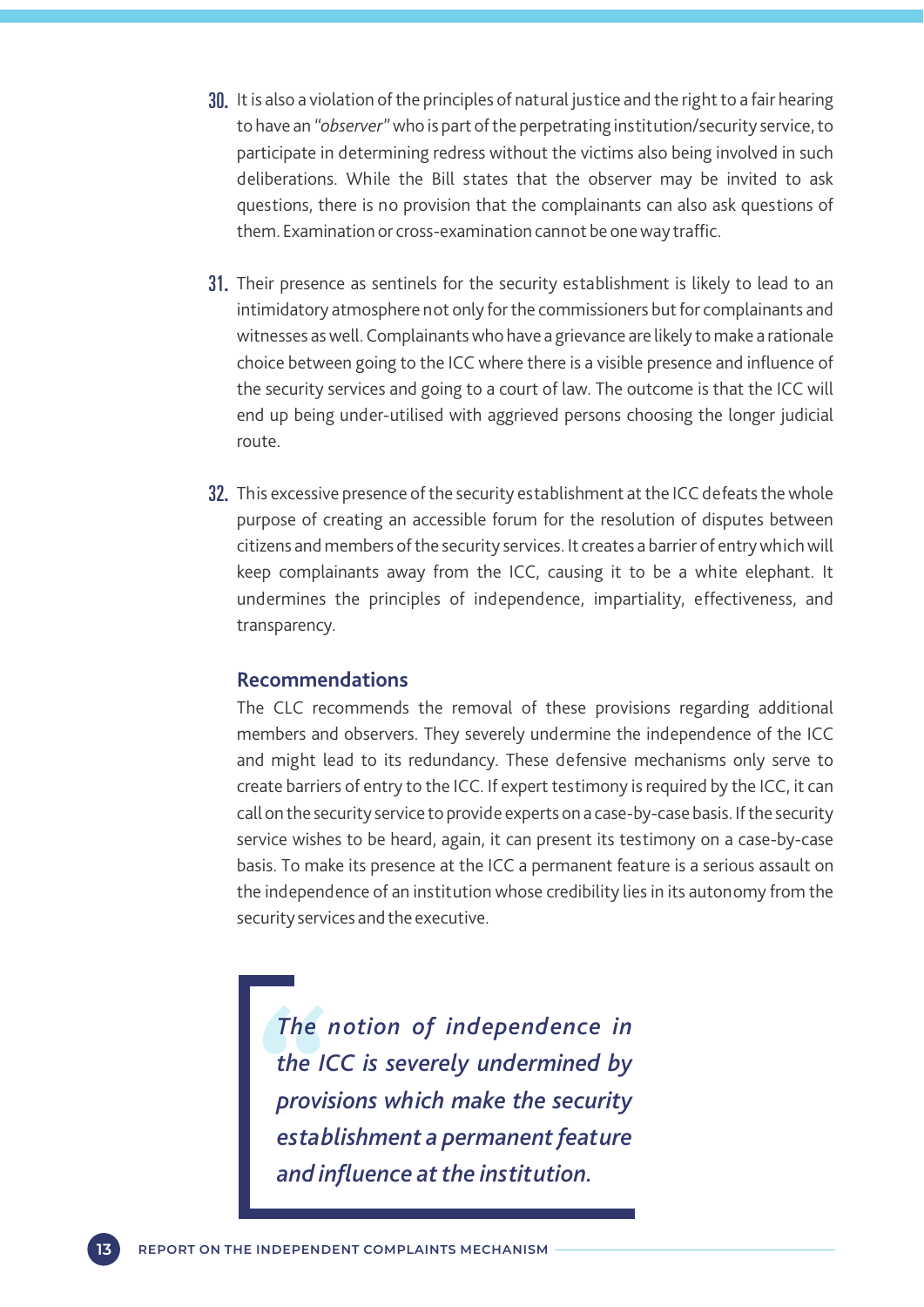# **CONDITIONS OF SERVICE**

- 33. As with judges, conditions of service of members of the Commission affect their independence. There are elaborate provisions to ensure that judges' remuneration is protected, and their tenure of office is also safeguarded. Similar provisions apply with necessary modifications to members of independent commissions under the Constitution. Section 6(3) of the Bill proposes that Section 320 of the Constitution shall apply to the conditions of office of members of the Commission.<sup>10</sup> It is therefore important to consider the nature of these conditions of service under this provision.
- $34.$  The first observation is that the term of office for members of the ICC five years and renewable for one additional term only. $"$  The relevant provision of the Constitution also states that members of commissions, except the independent commissions, the Judicial Service Commission, the Zimbabwe Anti-Corruption Commission, and the Zimbabwe Land Commission hold office at the pleasure of the President. This is very significant because it means members of the ICC serve at the pleasure of the President. This is because although it bears the term *"independent"* in its name, it is not one of the independent commissions that are in Chapter 12 of the Constitution.
- **35.** The fact that members of the ICC hold office at the President's pleasure means that they are vulnerable to the whims of the President. The President can remove them at any time, and he does not have to give reasons. Being at the President's mercy undermines their independence because if they should do anything that displeases him, that will be the end of their tenure. This is the reason why members of other independent commissions and judges do not serve at the pleasure of the President. Their removal must follow due process and must be recommended by an independent tribunal after an investigation.

### **Recommendations**

The CLC recommends a change to this provision so that members of the ICC do not serve at the pleasure of the President. A new clause in the Bill can replicate the provisions governing the removal of members of independent commissions<sup>12</sup> and judges. This principal feature of those provisions is that they set out the specific grounds of removal and the JSC has the role of recommending the setting up of an independent tribunal to investigate a member of the commission. It is only that independent tribunal that can recommend the removal of the commissioner. Adopting the same provisions would offer stronger and better protection to members of the ICC and therefore strengthen their independence.

11. Section 320(1) of the Constitution of Zimbabwe



<sup>10.</sup> It also adds that Parts III, VII and sections 34 and 37 of the Public Entities Corporate Governance Act [Chapter 10:31] shall also be applicable to their conditions of service.

<sup>12.</sup> Section 237(2) and (3) provide that: "2. A member of an independent Commission may be removed from office only on the ground that the member concerned-- a. is unable to perform the functions of his or her office because of physical or mental incapacity; b. has been grossly incompetent; c. has been guilty of gross misconduct; or d. has become ineligible for appointment to the Commission concerned. 3. The procedure for the removal of judges from office applies to the removal from office of a member of an independent Commission."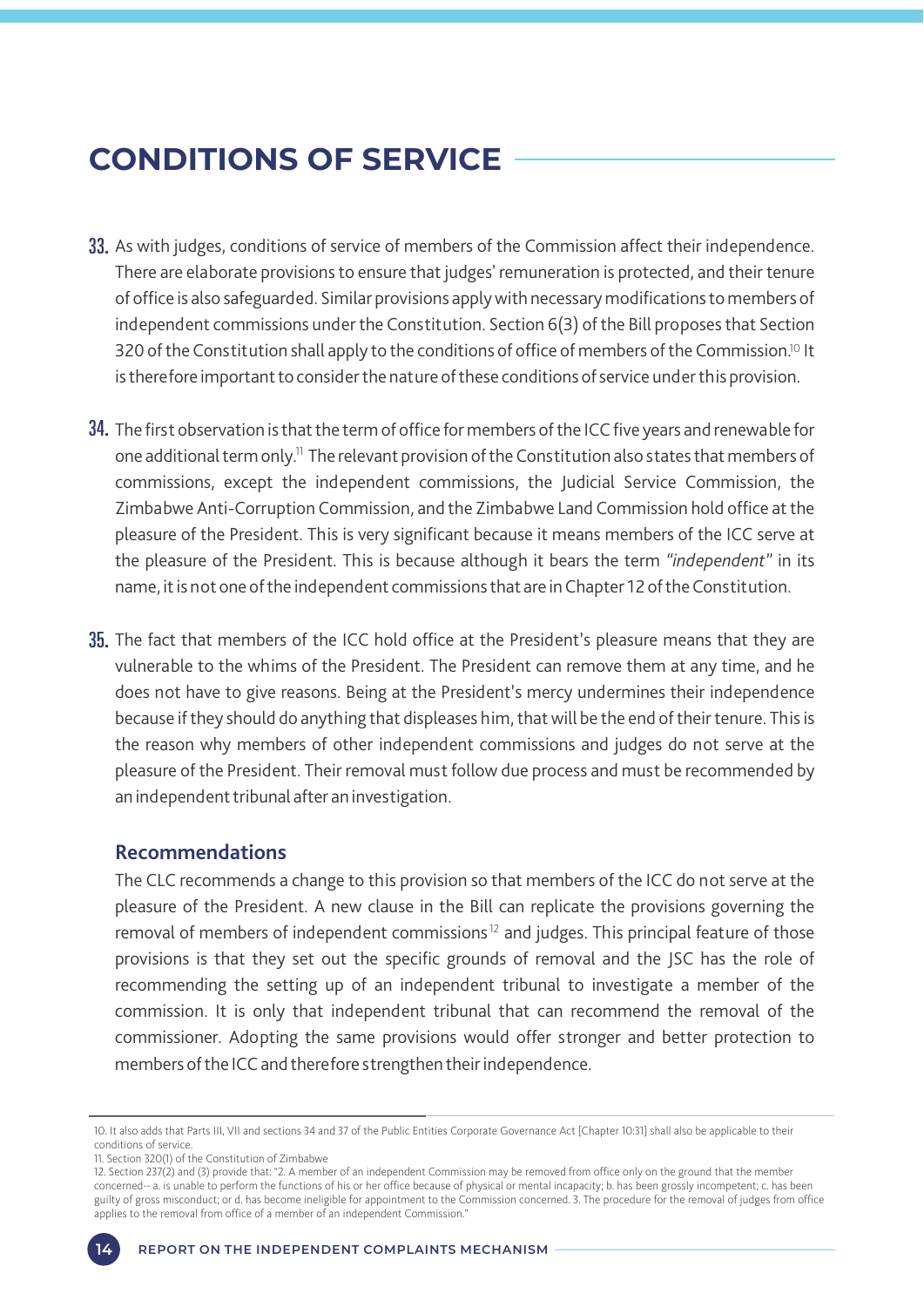# **FUNCTIONS OF THE ICC**

 $36.$  Under Zimbabwean law, functions are also the powers of a statutory entity. $^{\rm 13}$ Therefore, the functions of the ICC define its mandate and powers – what it can do and what is beyond its jurisdiction. The problem is that the mandate in the Bill is thin and does not comply with the enabling provision in the Constitution.<sup>14</sup> Section 210 of the Constitution states that:

> *"An Act of Parliament must provide for an effective and independent mechanism for receiving and investigating complaints from members of the public about misconduct on the part of members of the security services, and for remedying any harm caused by such conduct".*

- $37.$  These functions/powers can be broken down into the following:
	- Receiving complaints
	- Investigating complaints
	- Remedying any harm caused by misconduct
- $38.$  However, section 4 of the Bill which lists the functions of the ICC only deals with the second function, which is to investigate complaints. It does not deal adequately with the functions of *receiving complaints and providing remedies.* It is important for the language of the Bill to closely reflect the language of the Constitution, which is the enabling law. Failure to do so renders it unconstitutional. It is important for the Bill to reflect all three functions as stated in the enabling provision.

### **Recommendation**

The CLC recommends a clear statement of the functions of receiving complaints and providing remedies.

13. Interpretation Act [Chapter 1:01]

<sup>14.</sup> Section 210 of the Constitution

<sup>15.</sup> However, there is a reference to remedies in subsection 2, but even that is also vague and inadequate, as discussed in the section that follows.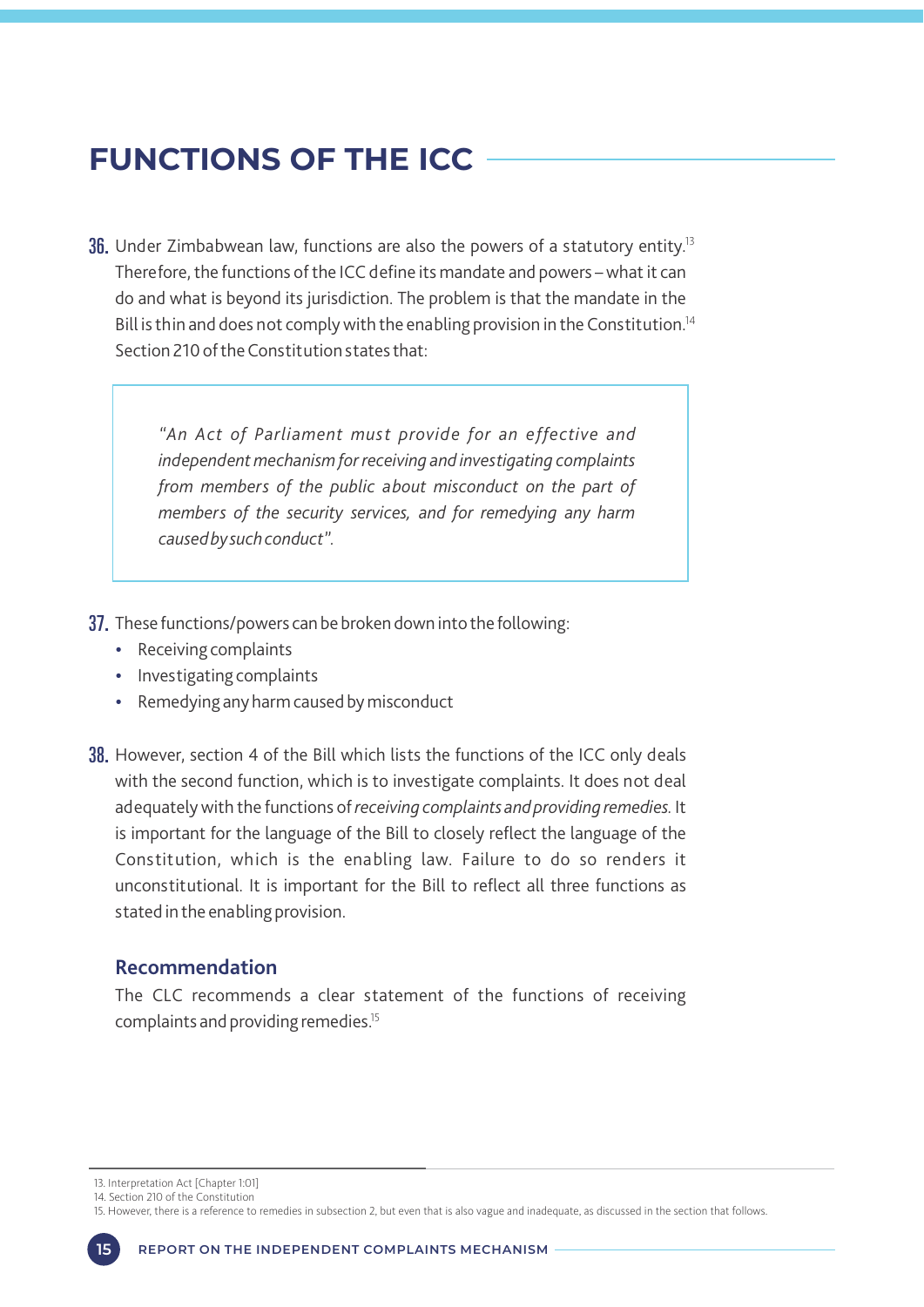# **REMEDIAL FUNCTION**

**39.** The function of providing remedies is given vague treatment in section  $4(2)$  of the Bill which states as follows:

> *"The Commission shall make such recommendations or orders as it considers appropriate to the security service concerned or any other relevant authority, including recommendations or orders for prosecution, compensation or any other appropriate relief or internal disciplinary action."*

- 40. Remedies for harm done are one of the core functions of the ICM. For this reason, it is important for the language of the Bill to be clear regarding power of the ICC to make orders and for their enforcement. Section 4(2) states that the ICC *"shall make recommendations or orders as it considers appropriate to the security service concerned".* This is problematic for two reasons. First, the remedy is for the aggrieved person against the person who caused the harm. If it is an order for compensation, it may bind both the perpetrator and the security service that he works for.
- The second problem is that *"recommendations"* and *"orders"* have different 41. consequences and there is danger of conflating them. Orders are commands that must be obeyed while recommendations can be received but ignored unless there is a mandatory duty to implement them. If there was any doubt as to the difference between orders and recommendations, it is removed by section 16 of the Bill which deals with measures that the ICC can take after an investigation. The words *"recommend"* is used 3 times while the word *"order"* is used only once. The other word used is that the ICC can *"refer"* a matter for prosecution. This is section 16(3) of the Bill:

### *(3) The Commission may, where it considers it necessary:*

*(a) recommend the immediate release of any person from unlawful detention by a security service;* 

*(b) recommend the payment of compensation to the complainant;*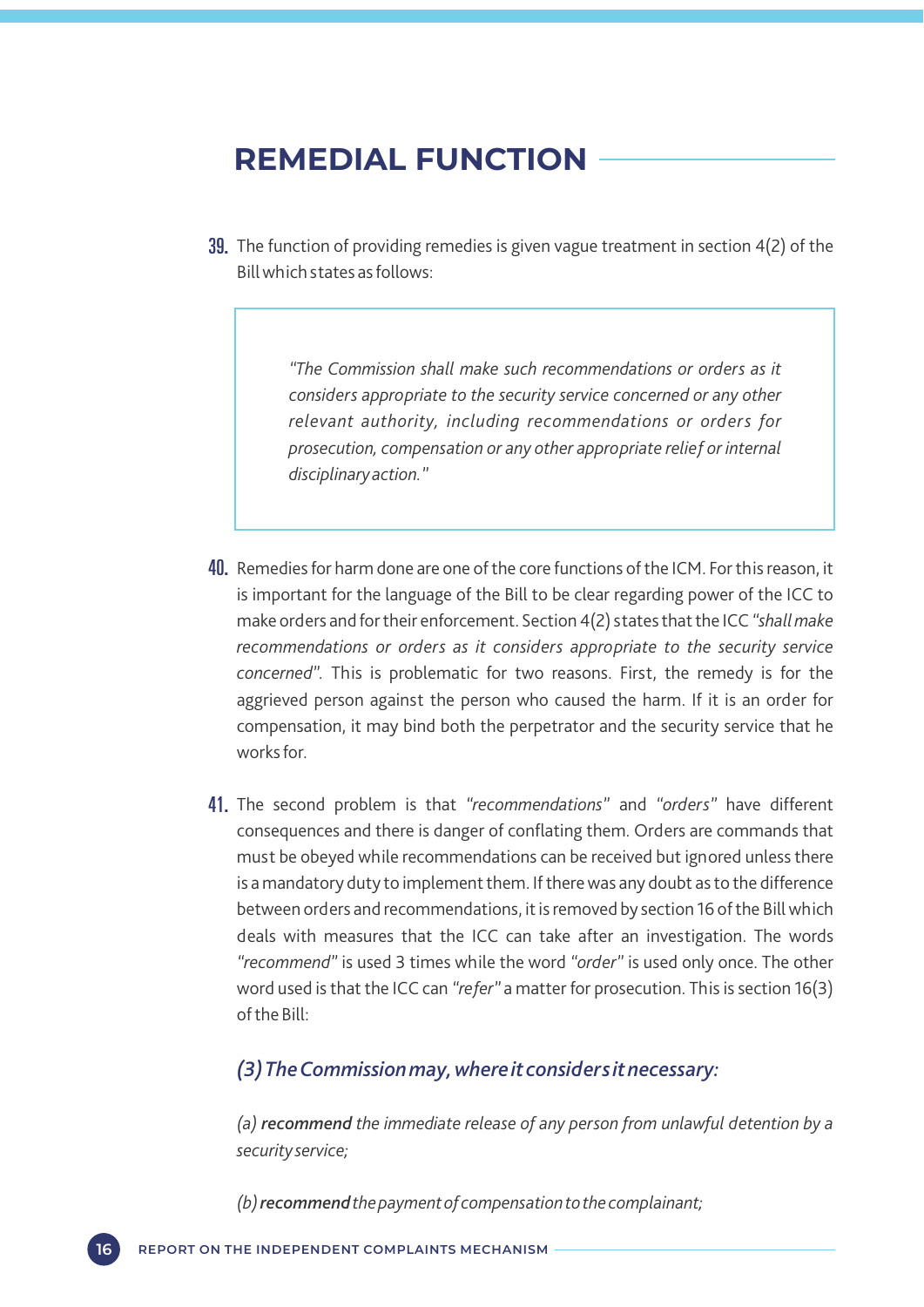*(c)recommendthat the complainant seek redress through the courts;* 

*(d) refer the matter to the National Prosecuting Authority for the prosecution of the member complained against; or* 

*(e) order the appropriate security service concerned to institute appropriate internal disciplinary processes against the member complained against"*

 $42.$  The only time that the ICC can make an order is when telling the security service to conduct internal disciplinary measures against a member. Where compensation is required, however, the ICC can only recommend. Where even a person who is unlawfully held by a security service, the ICC can only recommend. This is weak. As already noted, one of the principal functions of the ICM as stated in the Constitution is to provide remedies, which remedies should be effective. One of the principal remedies for an aggrieved person is compensation. Yet the Bill only mandates the ICC to make recommendations, which the security service has no legal obligation to follow

### **Recommendation**

- The language of remedies must be clear and straightforward. To be effective, and effectiveness is a key principle of the ICM, the ICC's power to issue orders must not be diluted by a power to make recommendations. If it is necessary to have the power to make recommendations, this must be stated as a separate and additional power to the power to make orders.
- In particular, the power to order compensation as a remedy for an aggrieved person should be clearly stated. Likewise, the remedy of ordering the release of an unlawfully detained person must also be clearly stated in the legislation.
- To promote effectiveness of the ICM, consideration must be given to ensuring that all orders that are issued by the ICC must be treated like orders of the High Court. This would facilitate the enforcement of orders made by the ICC by the Sheriff and other enforcement officers.

*Remedies for harm done are one of the core functions of the ICM. For this reason, it is important for the language of the Bill to be clear regarding power of the ICC to make orders and for their enforcement.*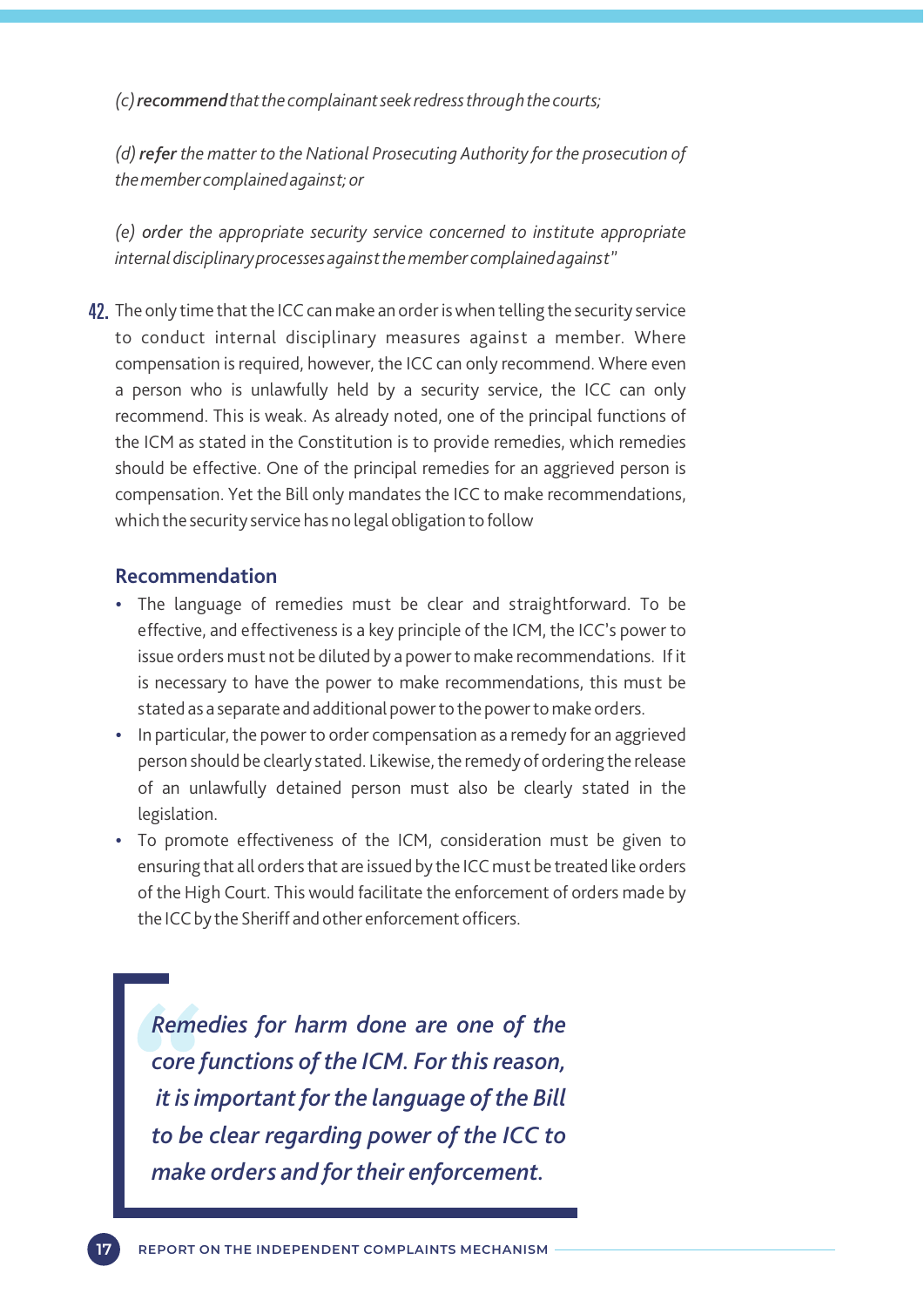# **GENDER EQUALITY**

- 43. As already noted in the section outlining the founding values and principles of the Constitution, gender equality is one of the pillars of the Constitution. Nevertheless, since the Constitution was adopted in 2013, there has been no real progress in fulfilling this important principle and value, thereby undermining the Basic Structure of the Constitution. This Bill is an excellent opportunity for the State to meet its constitutional obligations.
- 44. While the Bill has a progressive provision that requires the top two positions at the ICC to be shared equally between men and women, $16$  it does not go far enough to promote gender equality. There should be a specific provision requiring equal representation both among the commissioners and members of the executive staff. It would also be progressive to have a provision which requires that if the Chairperson is a man, then the Executive Secretary of the ICC, another leadership position should be a woman. This type of deliberate measure to promote women is justified under the equality and non-discrimination provision of the Constitution. $^{\text{\tiny{I}7}}$ The ICC is a great opportunity for the State to legislate in specific terms the requirement for equal representation between men and women.

### **Recommendations**

- The CLC recommends that there must be a specific clause guaranteeing equal representation of women and men both at the level of commissioners and the executive staff of the ICC.
- The CLC also recommends there should be a provision that if the Chairperson is a man, then the Executive Secretary of the ICC should be a woman.

*There should be a specific provision requiring equal representation both among the commissioners and members of the executive staff.* 

<sup>16.</sup> Section 8(2) of the Bill states that "The Deputy Chairperson must be of a different gender to that of the Chairperson." This guarantees that there will be at least a woman in the top two roles at the ICC.

<sup>17.</sup> Section 56(6) of the Constitution of Zimbabwe allows affirmative action measures to promote marginalised groups as follows: "The State must take reasonable legislative and other measures to promote the achievement of equality and to protect or advance people or classes of people who have been disadvantaged by unfair discrimination, and a. such measures must be taken to redress circumstances of genuine need; b. no such measure is to be regarded as unfair for the purposes of subsection (3)"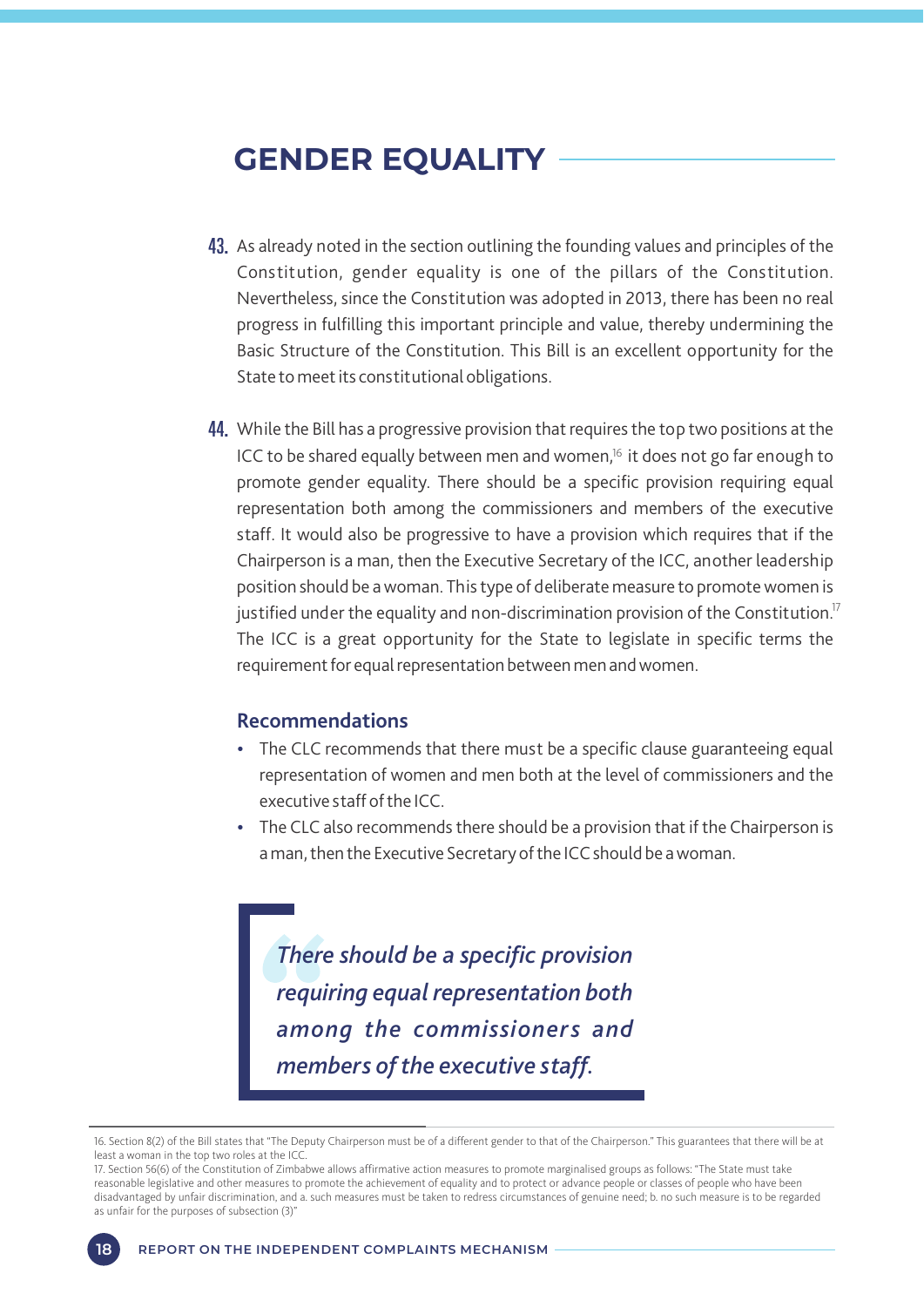# **JURISDICTION OF THE ICC**

- $45.$  The jurisdiction of the ICC refers to the power that the ICC can exercise. It should be consistent with the broad powers that are given to it by the enabling constitutional provision.
- 46. The first issue arises in section 2 of the Bill which defines misconduct as meaning *"any criminal or other act contrary to the proper exercise of their functions as specified in section 208(2) of the Constitution …"*. Although it is not limited to these acts, there is no need to specify the criminality of the acts. Section 210 of the Constitution, which is the enabling provision refers to any type of misconduct, which can be criminal or civil. There is, therefore, no need for the legislation to characterise the criminal nature of the conduct as that might lead to a limitation of the scope of misconduct that may be subject to complaints.
- **47.** The second issue arises from section 13 of the Bill which limits the types of cases that the ICC may investigate. Section 13(2)(a) states that the ICC shall not investigate complaints that are more than 3 years old. Valid complaints must be brought within 3 years of the date the act that is complained of happened. The short prescription period does not consider the effects of organised violence, torture, and cruel treatment, which may render complainants unable to raise complaints for some time. They may wait until they feel more confident and have the emotional stability to do so. In cases of this nature, there is a need to extend the prescription period beyond 3 years.
- **48.** The third issue arises from section 13(2)(b) which ousts the jurisdiction of the ICC on the grounds that the matter is before the courts or before another independent commission. The problem with this is that it might render the ICC redundant if most cases are said to be under investigation elsewhere. The ICC should still be able to investigate these matters. The fact that a court is conducting criminal proceedings should not preclude the ICC from carrying on an investigation where the complainant is seeking compensation. The current provision is an attempt to unduly limit the avenues available to victims such that one must choose whether to go to court or to go to the ICC. This limits the effectiveness of the ICC.
- 49. Unlike other independent commissions such as the Zimbabwe Human Rights Commission, the ICC has the power to issue enforceable remedial orders, not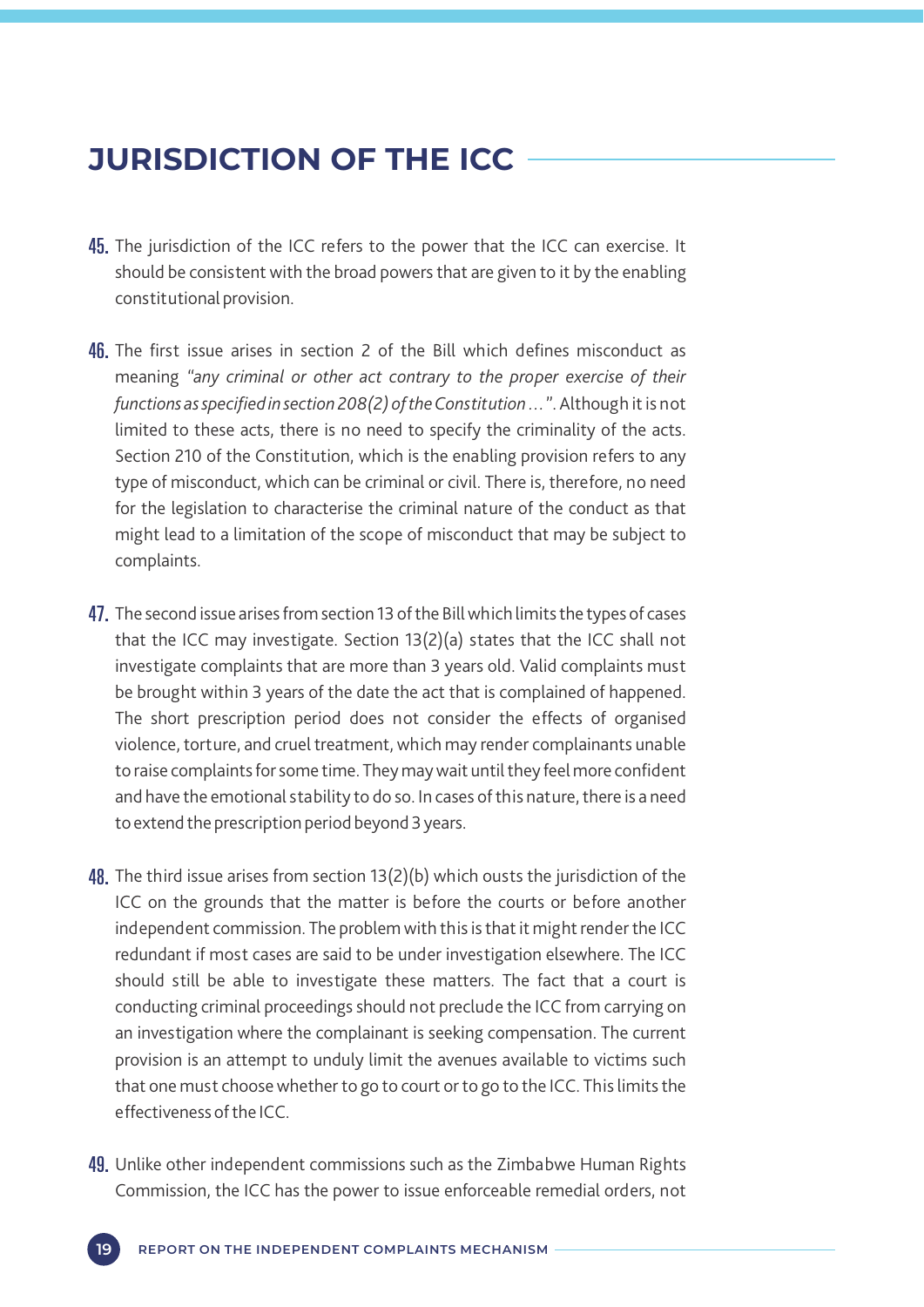just recommendations. If anything, its investigations and adjudicatory mechanisms should take precedence over others because they are likely to be more effective. In practice, there is no reason why the ICC cannot wok together with other bodies so that their work is complementary rather than rivalrous. What is needed is a memorandum of understanding (MoU) between the different bodies charged with investigations and dispute resolution so that there is coordination, complementarity, and no duplication of the work they do.

### **Recommendations**

- The definition of misconduct should be broadened from the current terms which lean toward criminality.
- The prescription period should be lengthened beyond the 3- year period in the current provision.
- The ouster of jurisdiction of the ICC merely because there are proceedings before the courts or other independent commission should be removed.

*The jurisdiction of the ICC refers to the power that the ICC can exercise. It should be consistent with the broad powers that are given to it by the enabling constitutional provision.*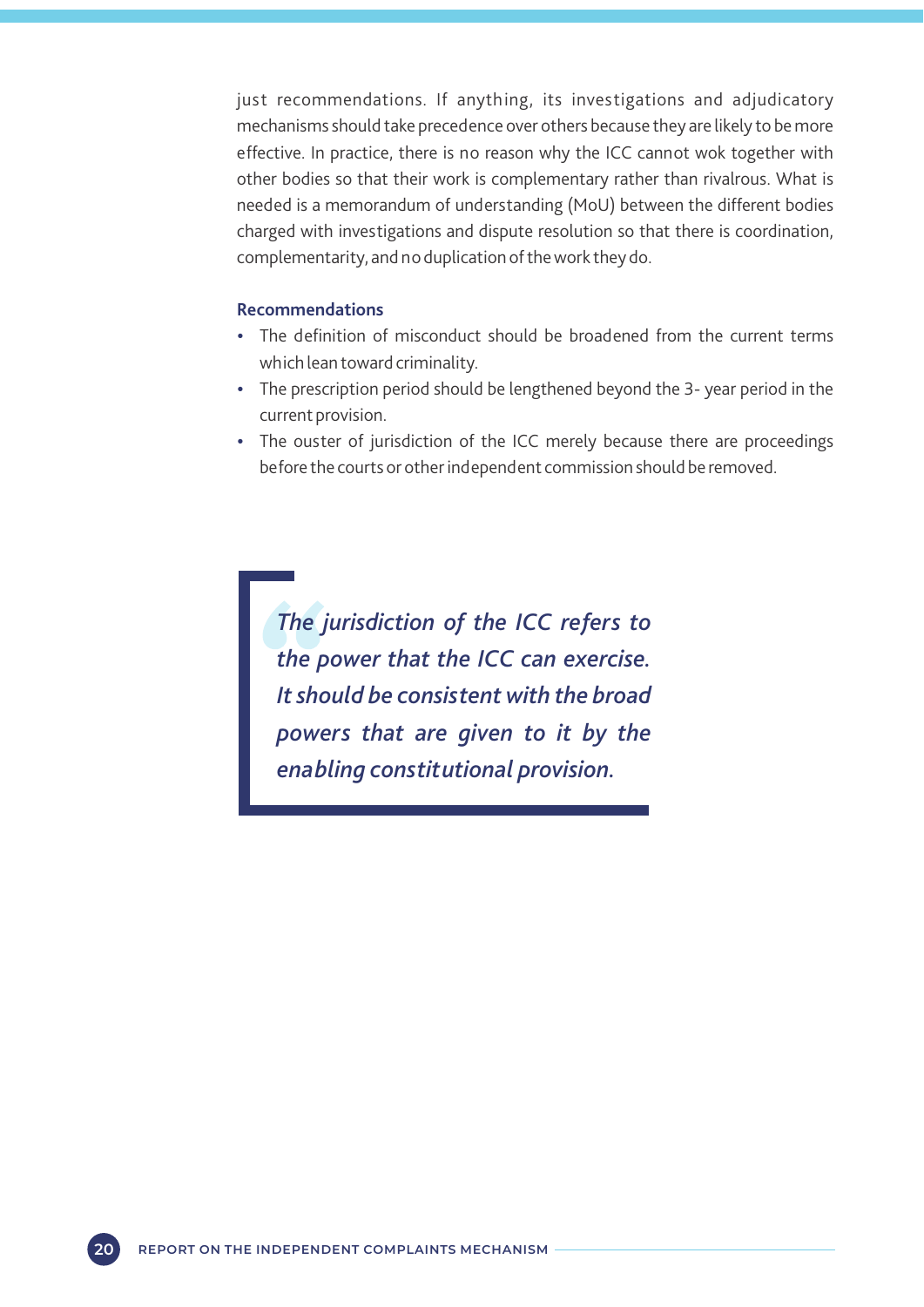# **CONCLUSIONS**

- $50\mathrm{.}$  This commentary has critically analysed the Bill based on the basic features of the Constitution as defined in the founding values and principles. The values and principles that have formed the core of this analysis are independence, impartiality, effectiveness, transparency, and accountability of the ICM that is established by the Bill pursuant to section 210 of the Constitution.
- $51.$  The main observation is that while on the face of it there are some efforts to promote accessibility, the net result is that the current Bill has many barriers that are likely to hinder the independence and effectiveness of the ICM. These barriers affect stand in the way of creating an effective and independent ICM as required by the enabling provision of the Constitution.
- $52$ . The suggestion for an ICM was made in good faith, the framers of the Constitution believing that it would create a cheaper, quicker, and more efficient way of handling disputes between citizens and members of the security services. However, it appears that there are stakeholders who feel they must have a gatekeeping role at the ICC, which unfortunately detracts from its independence. The essential principles underpinning the ICC are independence, impartiality, and effectiveness. However, the current design of the ICC does not fulfil these key principles.
- $53$ . The CLC has made several recommendations throughout this commentary, pointing out ways by which the Bill can be significantly enhanced to ensure compliance with the enabling provision and with the Constitution as a whole. We urge the relevant authorities to pay particular attention to the matter of independence of the ICC. Without independence, there will be concerns that it may become an enabler rather than an institution that plays the role of a referee that was envisaged by the framers of the Constitution.

*This commentary has critically analysed the Bill based on the basic features of the Constitution as defined in the founding values and principles.*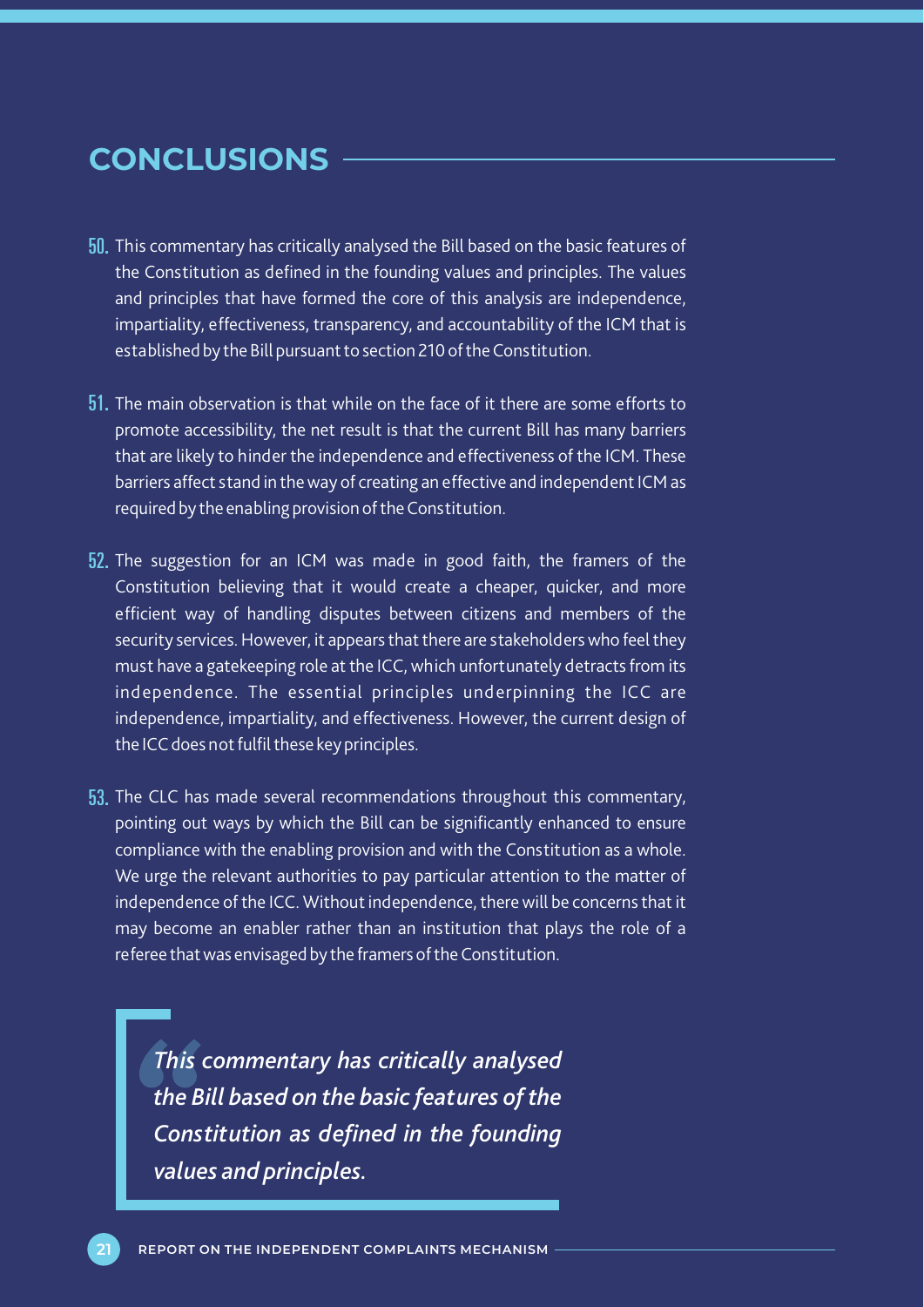## **RECOMMENDATIONS**

- **54.** The following is a complete list of recommendations drawn from this assessment of the Bill:
- 54.1 The ICC must be built upon the foundation set by the founding values and principles of the Constitution.
- 54.2 The critical pillars in the design of the ICC are the principles of independence, effectiveness, transparency, responsiveness, gender equality, impartiality, accountability, and accessibility.
- 54.3 The appointment procedure for commissioners of the ICC must be like the procedure used for appointing High Court judges.
- 54.4 The specific professional qualifications for the Chairperson and the other 4 members of the ICC must be removed. The key qualities for members who occupy the roles at the ICC are independence, integrity, and the leadership experience.
- 54.5 The provision for a person with experience in the security services must be removed. However, if it is retained the person should be retired, there should be a requirement for a 5-year cooling off period from the time of retirement before joining the ICC.
- 54.6 The membership of the ICC commissioners should have representatives of youth and civil society.
- **54.7** The provisions regarding additional members and observers that are drawn from the security services must be removed because they pose a serious hazard to the independence of the ICC.
- $54.8$  The provision that members of the ICC serve at the pleasure of the President must be removed because it undermines independence. Instead, there must be provision hat commissioners can only be removed on specific grounds and only using the procedure that is used for the removal of judges or members of independent commissions.
- 54.9 There must be a clear statement of the two critical functions of receiving complaints and providing remedies to reflect the constitutional mandate of the ICC.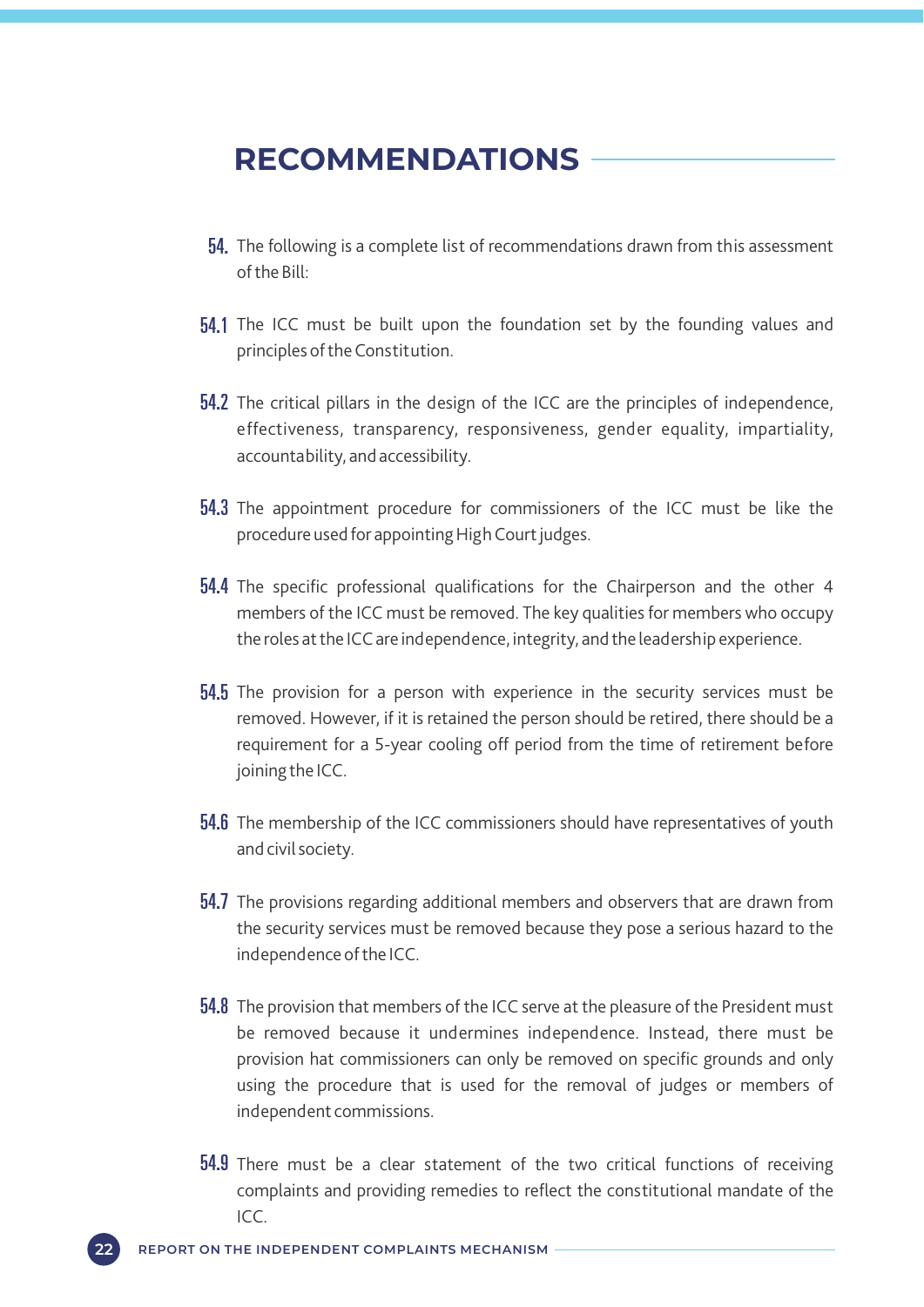- 54.10 The language of remedies must be clear and straightforward. To be effective, the ICC's power to issue orders must be separated from its other power to make recommendations.
- 54.11 The power to order compensation as a remedy for an aggrieved person should be clearly stated. Likewise, the remedy of ordering the release of an unlawfully detained person must also be clearly stated. They must not be left as mere recommendations.
- **54.12** To promote effectiveness of the ICM, consideration must be given to ensuring that all orders that are issued by the ICC must be treated like orders of the High Court. This would facilitate the enforcement of orders made by the ICC by the Sheriff and other enforcement officers.
- **54.13** There must be a specific clause guaranteeing equal representation of women and men both at the level of commissioners and the executive staff of the ICC.
- **54.14** There should be a provision that if the Chairperson is a man, then the Executive Secretary of the ICC should be a woman.
- 54.15 The definition of misconduct should be broadened from the current terms which lean toward criminality.
- **54.16** The prescription period should be lengthened beyond the 3-year period in the current provision
- 54.17 The ouster of jurisdiction of the ICC merely because there are proceedings before the courts or other independent commission should be removed.